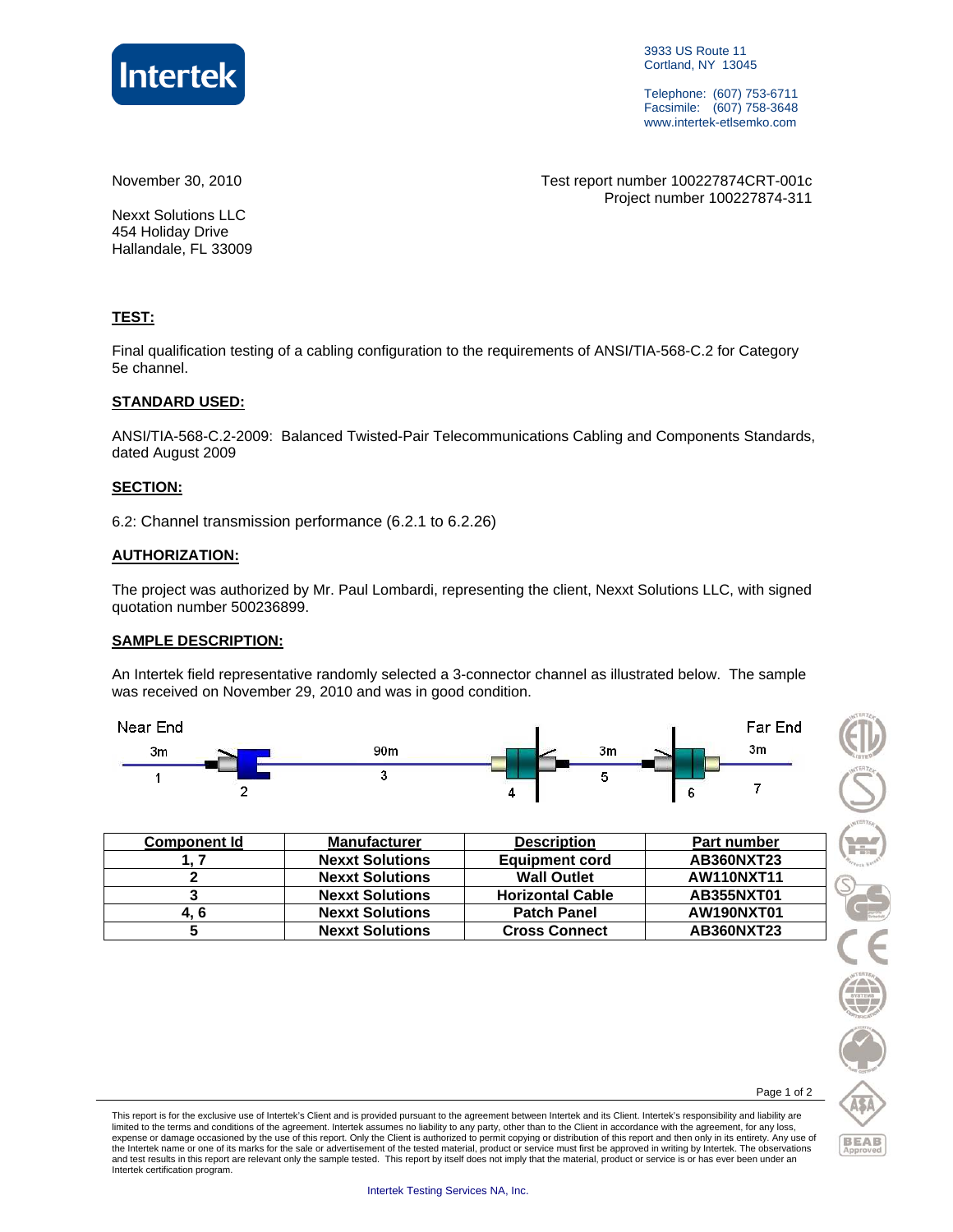

#### **EQUIPMENT LIST:**

The following equipment was employed in conducting the tests.

| Equipment used                        | Model  | Control | Calibration | Calibration |
|---------------------------------------|--------|---------|-------------|-------------|
|                                       | number | number  | date        | due date    |
| <b>HP Automatic Cable Test System</b> | 46152A | E307    | 3/1/2010    | 3/1/2011    |

#### **DATE OF TEST:**

November 30, 2010

#### **TEST REPORT REVISION HISTORY:**

First Issue: November 30, 2010 Original Document

**RESULTS:** See appendix A for the test results.

#### **CONCLUSION:**

The channel cabling configuration, as previously described and randomly selected by an Intertek field representative, was tested in accordance with the standard referred to on page 1, and did comply with the indicated applicable transmission requirements. The testing was performed at Intertek located in Cortland, New York.

The procedures and requirements were taken from the standard referred to on page 1.

Reviewed and Approved By:

 $\mu$ 

Pellotier

Antoine Pelletier Engineer Global Cabling Products Testing

John Cash Technician Global Cabling Products Testing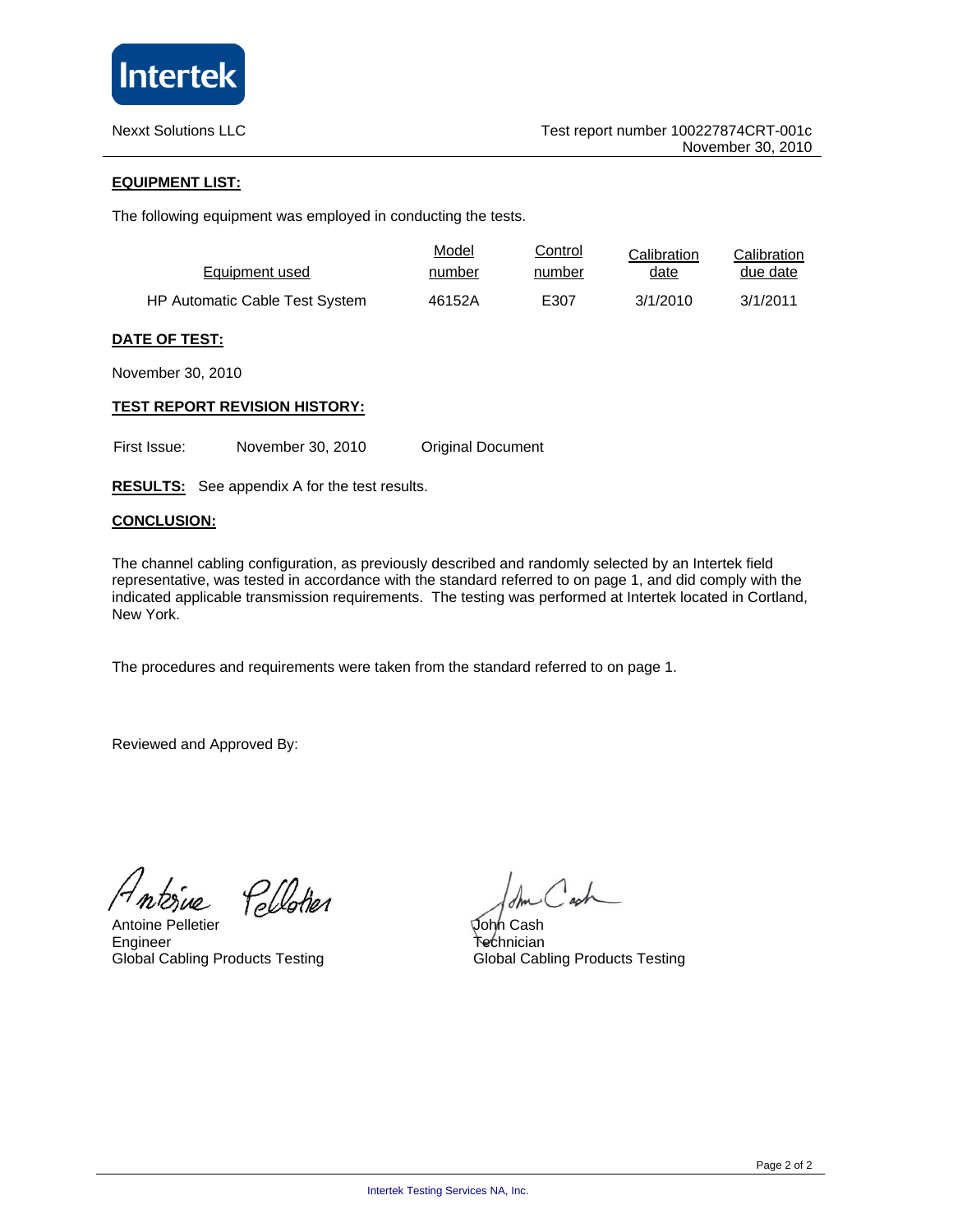

**Nexxt Solutions LLC** 

**Appendix A**  Test results

This appendix contains 42 pages.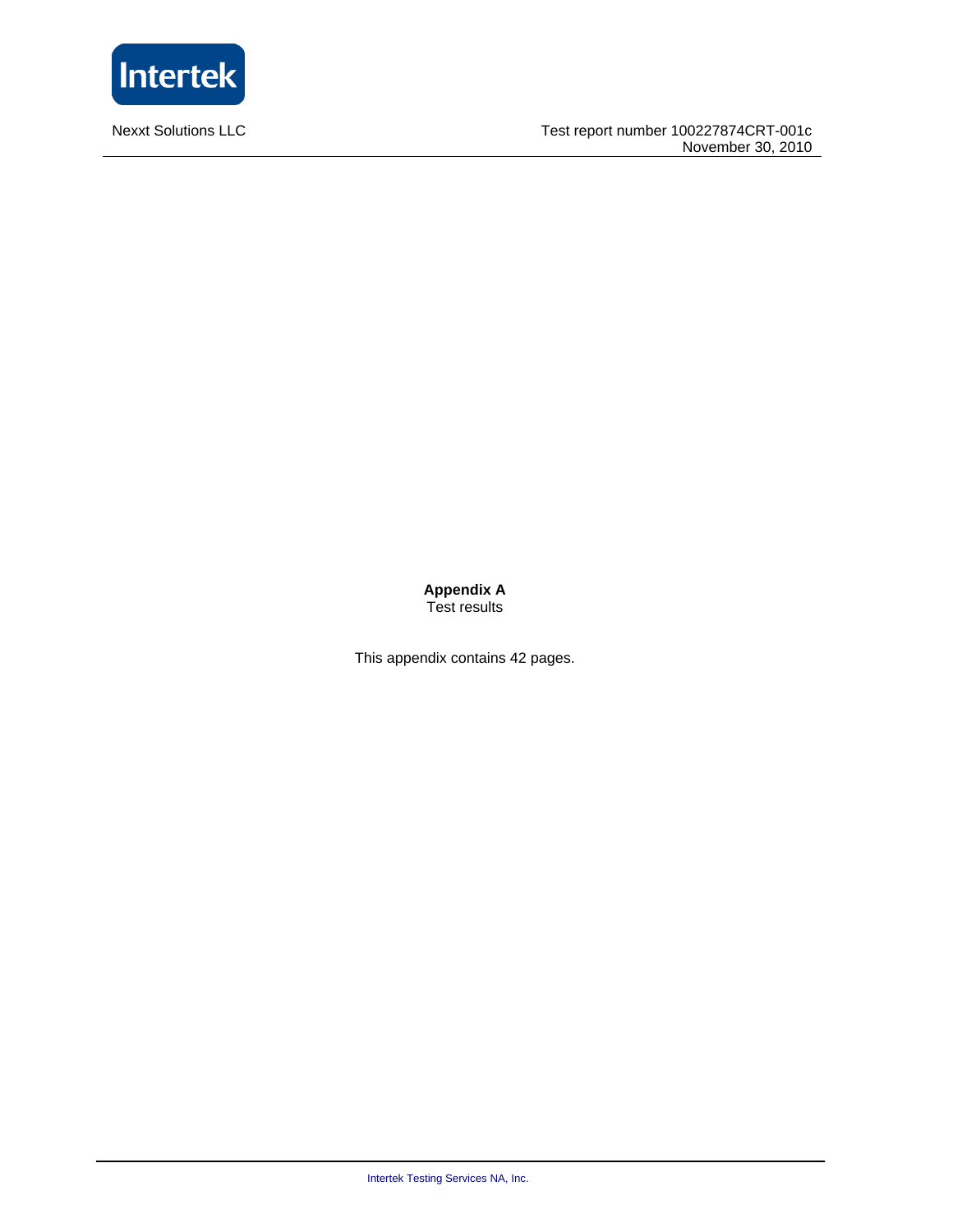

## **Low Frequency Report**

| <b>Client</b><br><b>Specification</b> | <b>Nexxt Solutions</b><br>TIA-568-C2 - Cat 5e Channel | <b>Project No</b>  | 100227874CRT-001c |
|---------------------------------------|-------------------------------------------------------|--------------------|-------------------|
| <b>Part No</b>                        |                                                       | Length(m)          | 100.              |
| <b>Test Started</b>                   | 11/30/2010 2:27:18 PM                                 | Temperature        | 23 °C             |
| <b>Description</b>                    | 3 Connector Channel                                   | Appendix           | Α                 |
| <b>Operator Name</b>                  | John Cash                                             | <b>Test Status</b> | <b>Complies</b>   |

| <b>DC Resistance (Ohms)</b> |        |        |              |              |
|-----------------------------|--------|--------|--------------|--------------|
| <b>Blue</b>                 | Orange | Green  | <b>Brown</b> | Limit (Ohms) |
| 8.9027                      | 8.8163 | 9.0500 | 9.0133       |              |
| 8.8842                      | 8.8559 | 9.0905 | 9.0083       |              |

| <b>Resistance Unbalanced (%)</b> |        |       |              |              |
|----------------------------------|--------|-------|--------------|--------------|
| <b>Blue</b>                      | Orange | Green | <b>Brown</b> | Limit $(\%)$ |
| 0.10                             | 0.22   | 0.22  | 0.03         | 3.00         |

| <b>Resistance Unbalanced Pair-Pair (%)</b> |              |              |      |                                             |      |              |
|--------------------------------------------|--------------|--------------|------|---------------------------------------------|------|--------------|
| <b>Blue - Orange</b>                       | Blue - Green | Blue - Brown |      | Orange - Green Orange - Brown Green - Brown |      | Limit $(\%)$ |
| 0.32                                       | 0.98         | 0.66         | 1.31 | 0.98                                        | 0.33 |              |

| DC Loop Resistance (Ohms) |         |         |              |              |
|---------------------------|---------|---------|--------------|--------------|
| <b>Blue</b>               | Orange  | Green   | <b>Brown</b> | Limit (Ohms) |
| 17.7750                   | 17.6590 | 18.1270 | 18.0100      | 25,0000      |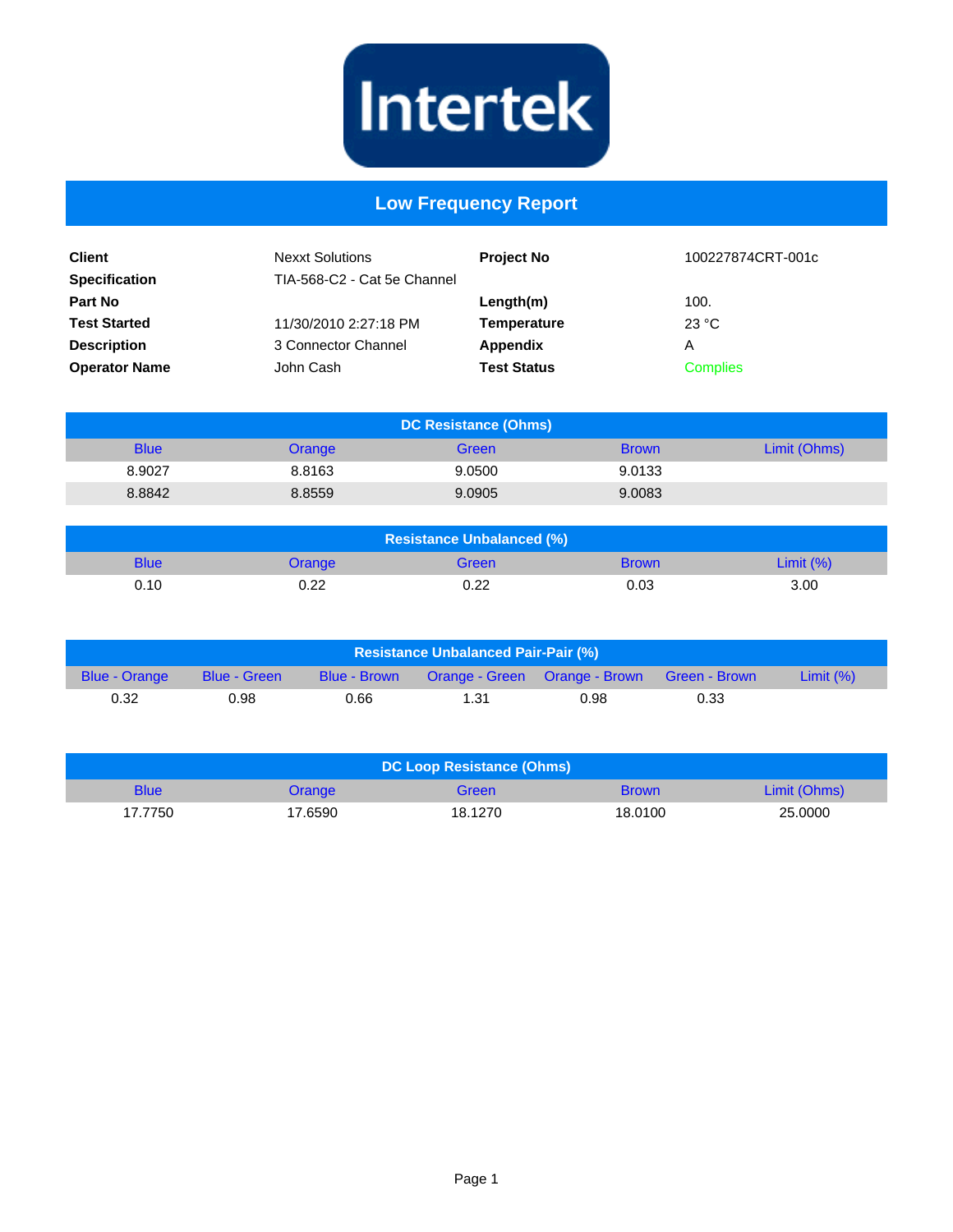

## **Attenuation (Near End)**

| <b>Client</b><br><b>Specification</b> | <b>Nexxt Solutions</b><br>TIA-568-C2 - Cat 5e Channel | <b>Project No</b>  | 100227874CRT-001c |
|---------------------------------------|-------------------------------------------------------|--------------------|-------------------|
| <b>Part No</b>                        |                                                       | Length(m)          | 100.              |
| <b>Test Started</b>                   | 11/30/2010 2:27:18 PM                                 | Temperature        | 23 °C             |
| <b>Description</b>                    | 3 Connector Channel                                   | Appendix           | Α                 |
| <b>Operator Name</b>                  | John Cash                                             | <b>Test Status</b> | <b>Complies</b>   |

| <b>Attenuation Near End (dB)</b> |             |          |          |              |  |
|----------------------------------|-------------|----------|----------|--------------|--|
| Frequency                        | <b>Blue</b> | Orange   | Green    | <b>Brown</b> |  |
| 0.772                            | $-1.72$     | $-1.61$  | $-1.71$  | $-1.65$      |  |
| 1.                               | $-1.99$     | $-1.87$  | $-1.98$  | $-1.91$      |  |
| 4.                               | $-4.01$     | $-3.82$  | $-3.99$  | $-3.88$      |  |
| 8.                               | $-5.71$     | $-5.48$  | $-5.69$  | $-5.54$      |  |
| 10.                              | $-6.41$     | $-6.14$  | $-6.38$  | $-6.22$      |  |
| 16.                              | $-8.14$     | $-7.82$  | $-8.11$  | $-7.89$      |  |
| 20.                              | $-9.12$     | $-8.78$  | $-9.09$  | $-8.86$      |  |
| 25.                              | $-10.25$    | $-9.88$  | $-10.21$ | $-9.94$      |  |
| 31.25                            | $-11.47$    | $-11.06$ | $-11.47$ | $-11.15$     |  |
| 62.5                             | $-16.41$    | $-15.90$ | $-16.44$ | $-16.00$     |  |
| 100.                             | $-21.10$    | $-20.23$ | $-21.12$ | $-20.48$     |  |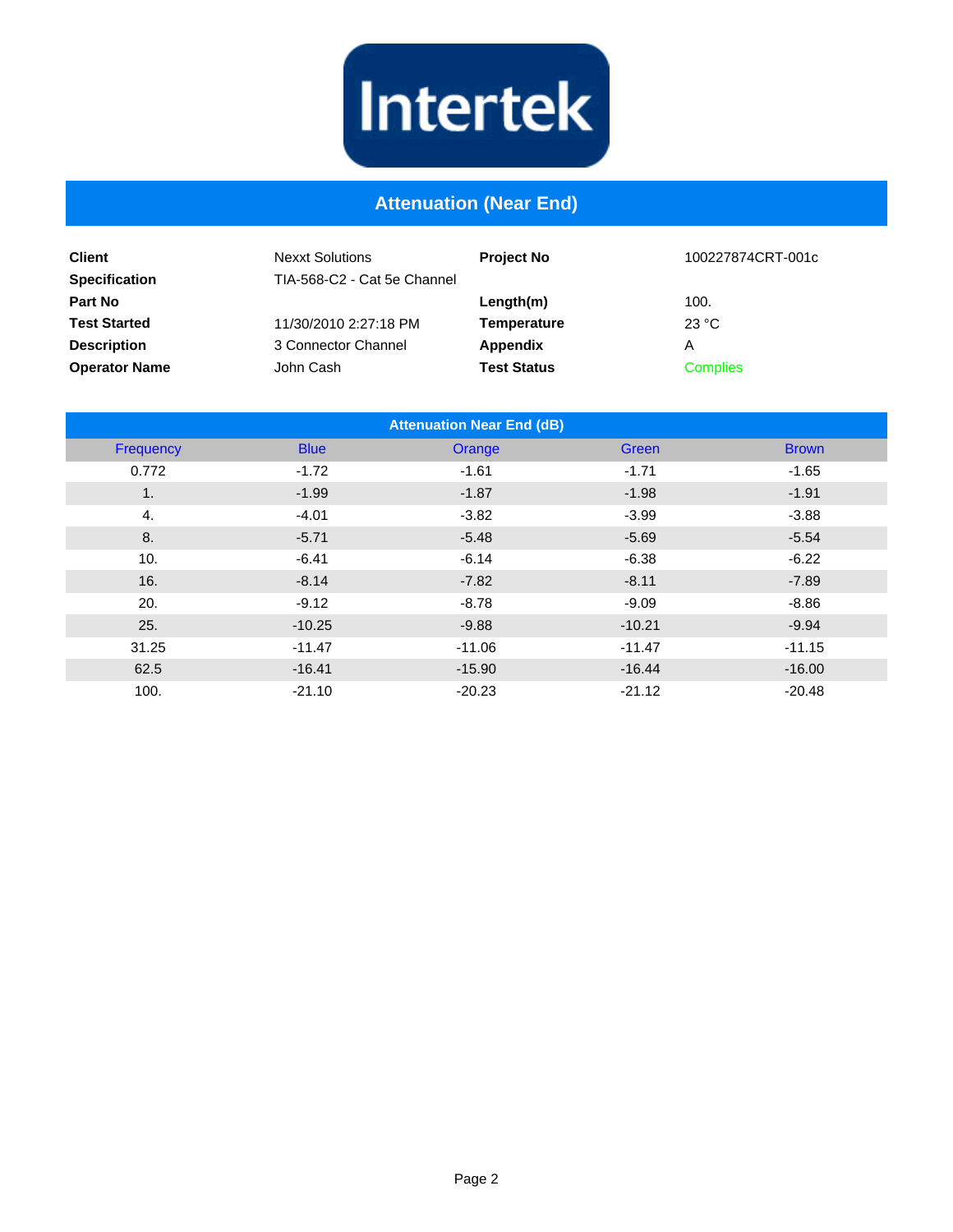

## **Near End Cross Talk (Near End)**

| <b>Client</b><br><b>Specification</b> | <b>Nexxt Solutions</b><br>TIA-568-C2 - Cat 5e Channel | <b>Project No</b>  | 100227874CRT-001c |
|---------------------------------------|-------------------------------------------------------|--------------------|-------------------|
| <b>Part No</b>                        |                                                       | Length(m)          | 100.              |
| <b>Test Started</b>                   | 11/30/2010 2:27:18 PM                                 | <b>Temperature</b> | 23 °C             |
| <b>Description</b>                    | 3 Connector Channel                                   | Appendix           | Α                 |
| <b>Operator Name</b>                  | John Cash                                             | <b>Test Status</b> | <b>Complies</b>   |

| <b>NEXT Near End (dB)</b> |                      |                     |                     |                |                |               |
|---------------------------|----------------------|---------------------|---------------------|----------------|----------------|---------------|
| Frequency                 | <b>Blue - Orange</b> | <b>Blue - Green</b> | <b>Blue - Brown</b> | Orange - Green | Orange - Brown | Green - Brown |
| 0.772                     | $-83.13$             | $-83.06$            | $-79.14$            | $-80.29$       | $-78.88$       | $-102.72$     |
| 1.                        | -84.76               | $-82.65$            | $-79.01$            | $-82.67$       | $-81.36$       | $-88.85$      |
| 4.                        | $-83.01$             | $-70.43$            | $-76.86$            | $-66.14$       | $-67.00$       | $-73.75$      |
| 8.                        | $-68.88$             | $-64.81$            | $-70.72$            | $-65.78$       | $-73.42$       | $-64.79$      |
| 10.                       | $-70.41$             | $-57.39$            | $-61.52$            | $-64.44$       | $-80.45$       | $-61.03$      |
| 16.                       | $-64.98$             | $-55.16$            | $-57.00$            | $-60.06$       | $-65.54$       | $-63.89$      |
| 20.                       | $-64.40$             | $-56.78$            | $-55.11$            | $-67.63$       | $-61.83$       | $-58.88$      |
| 25.                       | $-63.89$             | $-58.77$            | $-56.91$            | $-53.01$       | $-60.15$       | $-59.38$      |
| 31.25                     | $-59.13$             | $-49.71$            | $-58.89$            | $-59.14$       | $-58.54$       | $-60.17$      |
| 62.5                      | $-54.18$             | $-45.19$            | $-56.85$            | $-48.19$       | $-53.14$       | $-50.40$      |
| 100.                      | $-56.85$             | $-41.17$            | $-46.30$            | $-42.01$       | $-53.32$       | $-45.37$      |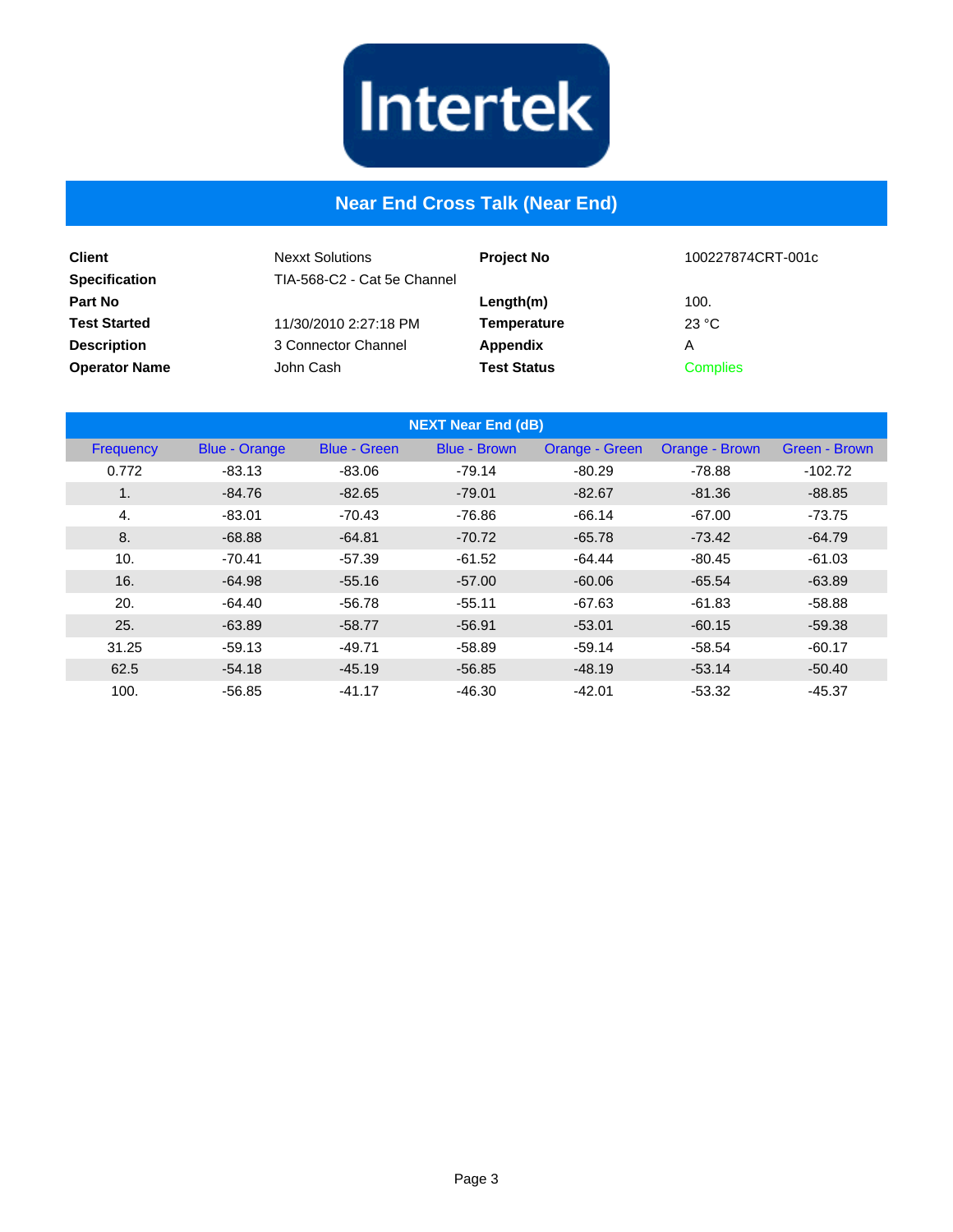

## **Near End Cross Talk (Far End)**

| <b>Client</b><br><b>Specification</b> | <b>Nexxt Solutions</b><br>TIA-568-C2 - Cat 5e Channel | <b>Project No</b>  | 100227874CRT-001c |
|---------------------------------------|-------------------------------------------------------|--------------------|-------------------|
| <b>Part No</b>                        |                                                       | Length(m)          | 100.              |
| <b>Test Started</b>                   | 11/30/2010 2:27:18 PM                                 | <b>Temperature</b> | 23 °C             |
| <b>Description</b>                    | 3 Connector Channel                                   | Appendix           | А                 |
| <b>Operator Name</b>                  | John Cash                                             | <b>Test Status</b> | <b>Complies</b>   |

|           |                      |                     | <b>NEXT Far End (dB)</b> |                |                |               |
|-----------|----------------------|---------------------|--------------------------|----------------|----------------|---------------|
| Frequency | <b>Blue - Orange</b> | <b>Blue - Green</b> | <b>Blue - Brown</b>      | Orange - Green | Orange - Brown | Green - Brown |
| 0.772     | $-82.28$             | $-84.15$            | $-76.40$                 | $-82.74$       | $-80.15$       | $-86.18$      |
| 1.        | $-79.00$             | $-80.01$            | $-79.65$                 | $-84.17$       | $-82.66$       | $-83.77$      |
| 4.        | $-72.39$             | $-70.34$            | $-73.86$                 | $-74.41$       | $-66.96$       | $-84.68$      |
| 8.        | $-76.26$             | $-63.86$            | $-64.58$                 | $-70.91$       | $-66.01$       | $-69.61$      |
| 10.       | $-66.03$             | $-56.32$            | $-65.01$                 | $-59.92$       | $-62.07$       | $-68.94$      |
| 16.       | $-59.18$             | $-60.45$            | $-59.00$                 | $-54.63$       | $-64.35$       | $-65.03$      |
| 20.       | $-57.61$             | $-59.59$            | $-60.39$                 | $-52.93$       | $-60.74$       | $-61.84$      |
| 25.       | $-60.51$             | $-55.48$            | $-57.75$                 | $-49.16$       | $-57.61$       | $-65.60$      |
| 31.25     | $-60.63$             | $-46.96$            | $-52.76$                 | $-58.26$       | $-60.91$       | $-56.44$      |
| 62.5      | $-46.94$             | $-43.43$            | $-49.15$                 | $-53.00$       | $-48.80$       | $-68.53$      |
| 100.      | $-46.95$             | $-37.34$            | $-45.67$                 | $-51.81$       | $-56.37$       | $-57.14$      |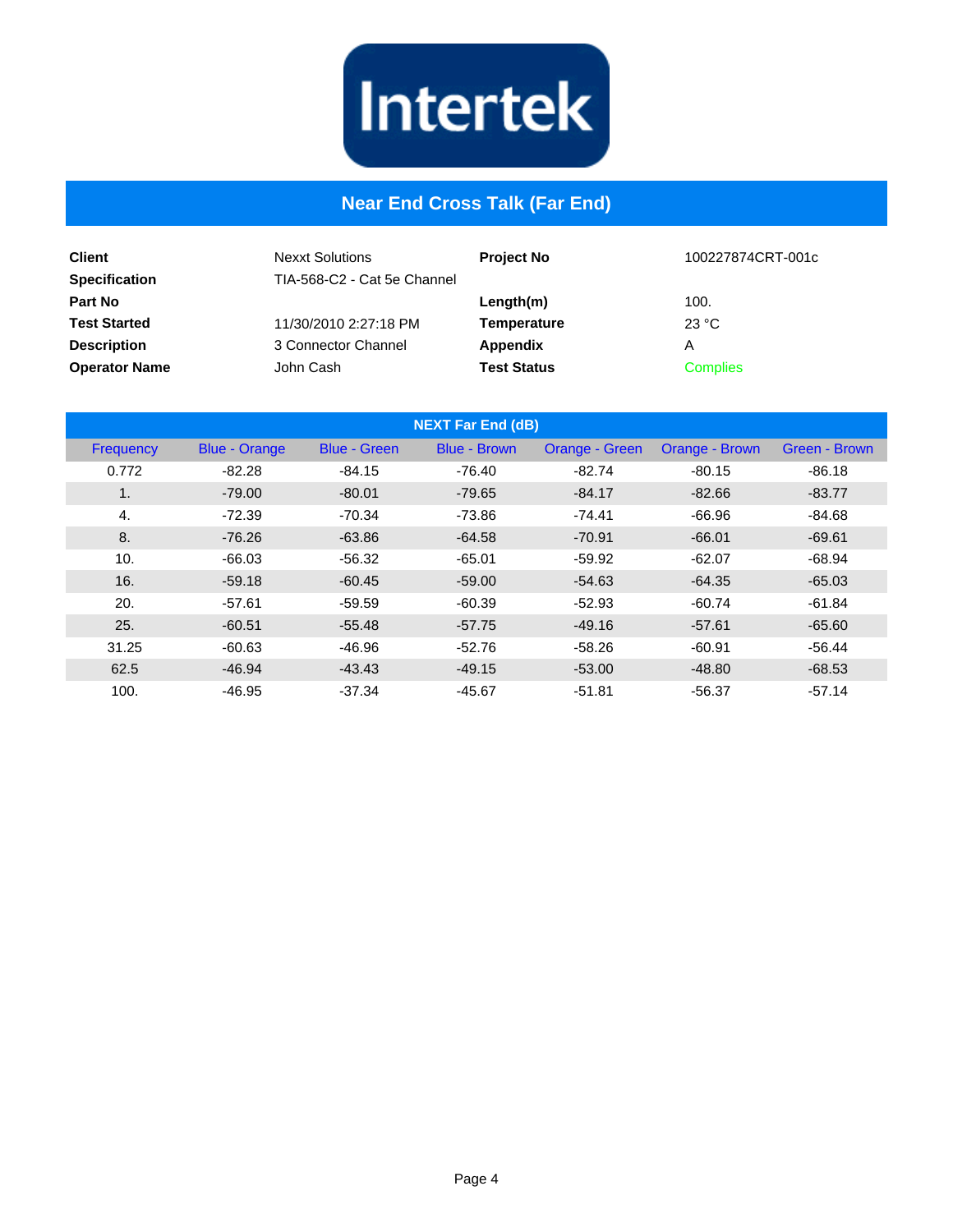

## **NEXT Power Sum (Near End)**

| <b>Client</b><br><b>Specification</b> | <b>Nexxt Solutions</b><br>TIA-568-C2 - Cat 5e Channel | <b>Project No</b>  | 100227874CRT-001c |
|---------------------------------------|-------------------------------------------------------|--------------------|-------------------|
| <b>Part No</b>                        |                                                       | Length(m)          | 100.              |
| <b>Test Started</b>                   | 11/30/2010 2:27:18 PM                                 | Temperature        | 23 °C             |
| <b>Description</b>                    | 3 Connector Channel                                   | Appendix           | Α                 |
| <b>Operator Name</b>                  | John Cash                                             | <b>Test Status</b> | <b>Complies</b>   |

| <b>PS NEXT Near End (dB)</b> |             |          |              |              |  |
|------------------------------|-------------|----------|--------------|--------------|--|
| Frequency                    | <b>Blue</b> | Orange   | <b>Green</b> | <b>Brown</b> |  |
| 0.772                        | $-76.57$    | $-75.62$ | $-78.38$     | $-75.95$     |  |
| 1.                           | $-76.71$    | $-77.94$ | $-79.16$     | $-76.74$     |  |
| 4.                           | $-69.34$    | $-63.46$ | $-64.19$     | $-65.81$     |  |
| 8.                           | $-62.57$    | $-63.56$ | $-60.31$     | $-63.21$     |  |
| 10.                          | $-55.81$    | $-63.35$ | $-55.27$     | $-58.22$     |  |
| 16.                          | $-52.71$    | $-57.95$ | $-53.51$     | $-55.69$     |  |
| 20.                          | $-52.55$    | $-59.18$ | $-54.47$     | $-52.98$     |  |
| 25.                          | $-54.23$    | $-51.95$ | $-51.26$     | $-53.81$     |  |
| 31.25                        | $-48.79$    | $-54.15$ | $-48.90$     | $-54.36$     |  |
| 62.5                         | $-44.42$    | $-46.22$ | $-42.63$     | $-47.94$     |  |
| 100.                         | $-39.92$    | $-41.57$ | $-37.74$     | $-42.43$     |  |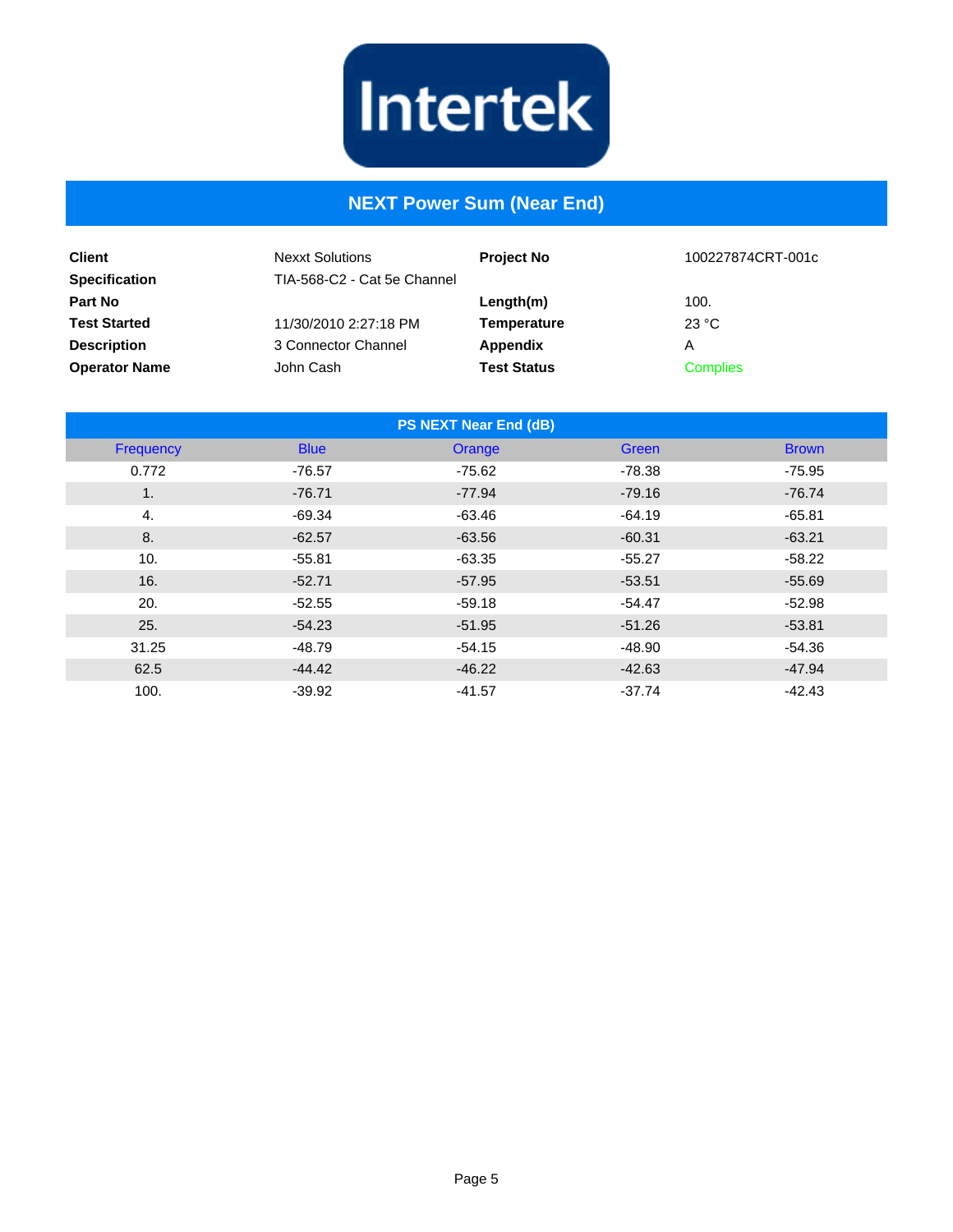

# **NEXT Power Sum (Far End)**

| <b>Client</b><br><b>Specification</b> | <b>Nexxt Solutions</b><br>TIA-568-C2 - Cat 5e Channel | <b>Project No</b>  | 100227874CRT-001c |
|---------------------------------------|-------------------------------------------------------|--------------------|-------------------|
| Part No                               |                                                       | Length(m)          | 100.              |
| <b>Test Started</b>                   | 11/30/2010 2:27:18 PM                                 | <b>Temperature</b> | 23 °C             |
| <b>Description</b>                    | 3 Connector Channel                                   | Appendix           | Α                 |
| <b>Operator Name</b>                  | John Cash                                             | <b>Test Status</b> | <b>Complies</b>   |

| <b>PS NEXT Far End (dB)</b> |             |          |              |              |  |
|-----------------------------|-------------|----------|--------------|--------------|--|
| Frequency                   | <b>Blue</b> | Orange   | <b>Green</b> | <b>Brown</b> |  |
| 0.772                       | $-74.82$    | $-76.77$ | $-79.36$     | $-74.56$     |  |
| 1.                          | $-74.76$    | $-76.60$ | $-77.44$     | $-76.89$     |  |
| 4.                          | $-67.16$    | $-65.29$ | $-68.76$     | $-66.08$     |  |
| 8.                          | $-61.04$    | $-64.40$ | $-62.20$     | $-61.47$     |  |
| 10.                         | $-55.37$    | $-57.22$ | $-54.58$     | $-59.70$     |  |
| 16.                         | $-54.68$    | $-52.99$ | $-53.31$     | $-57.10$     |  |
| 20.                         | $-54.24$    | $-51.15$ | $-51.63$     | $-56.15$     |  |
| 25.                         | $-52.68$    | $-48.31$ | $-48.17$     | $-54.33$     |  |
| 31.25                       | $-45.80$    | $-54.99$ | $-46.21$     | $-50.77$     |  |
| 62.5                        | $-41.09$    | $-44.15$ | $-42.97$     | $-45.93$     |  |
| 100.                        | $-36.35$    | $-45.37$ | $-37.14$     | $-45.04$     |  |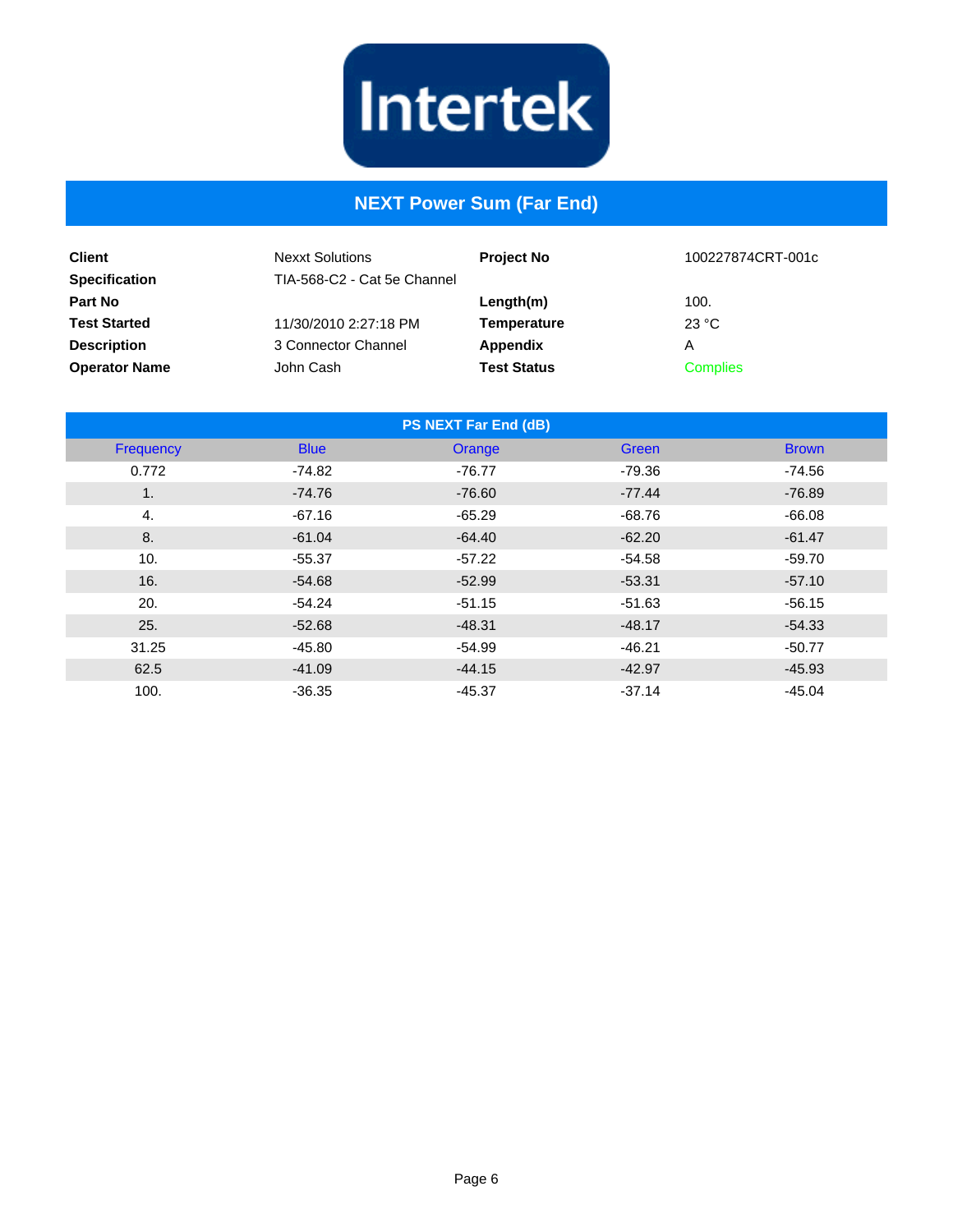

#### **Attenuation to Cross Talk Ratio (Near End)**

| <b>Client</b><br><b>Specification</b> | <b>Nexxt Solutions</b><br>TIA-568-C2 - Cat 5e Channel | <b>Project No</b>  | 100227874CRT-001c |
|---------------------------------------|-------------------------------------------------------|--------------------|-------------------|
| <b>Part No</b>                        |                                                       | Length(m)          | 100.              |
| <b>Test Started</b>                   | 11/30/2010 2:27:18 PM                                 | Temperature        | 23 °C             |
| <b>Description</b>                    | 3 Connector Channel                                   | Appendix           | А                 |
| <b>Operator Name</b>                  | John Cash                                             | <b>Test Status</b> | <b>Complies</b>   |

| <b>ACR Near End (dB)</b> |                      |                     |                     |                |                |               |
|--------------------------|----------------------|---------------------|---------------------|----------------|----------------|---------------|
| Frequency                | <b>Blue - Orange</b> | <b>Blue - Green</b> | <b>Blue - Brown</b> | Orange - Green | Orange - Brown | Green - Brown |
| 0.772                    | 81.52                | 81.35               | 77.49               | 78.58          | 77.24          | 101.07        |
| 1.                       | 82.89                | 80.67               | 77.10               | 80.69          | 79.44          | 86.94         |
| $\overline{4}$ .         | 79.20                | 66.44               | 72.98               | 62.15          | 63.12          | 69.87         |
| 8.                       | 63.40                | 59.12               | 65.19               | 60.09          | 67.89          | 59.26         |
| 10.                      | 64.28                | 51.01               | 55.30               | 58.06          | 74.23          | 54.82         |
| 16.                      | 57.16                | 47.06               | 49.11               | 51.95          | 57.65          | 55.99         |
| 20.                      | 55.62                | 47.69               | 46.25               | 58.54          | 52.97          | 50.02         |
| 25.                      | 54.01                | 48.56               | 46.96               | 42.80          | 50.20          | 49.44         |
| 31.25                    | 48.07                | 38.25               | 47.73               | 47.68          | 47.39          | 49.02         |
| 62.5                     | 38.28                | 28.75               | 40.85               | 31.75          | 37.14          | 34.40         |
| 100.                     | 36.63                | 20.05               | 25.82               | 20.88          | 32.84          | 24.89         |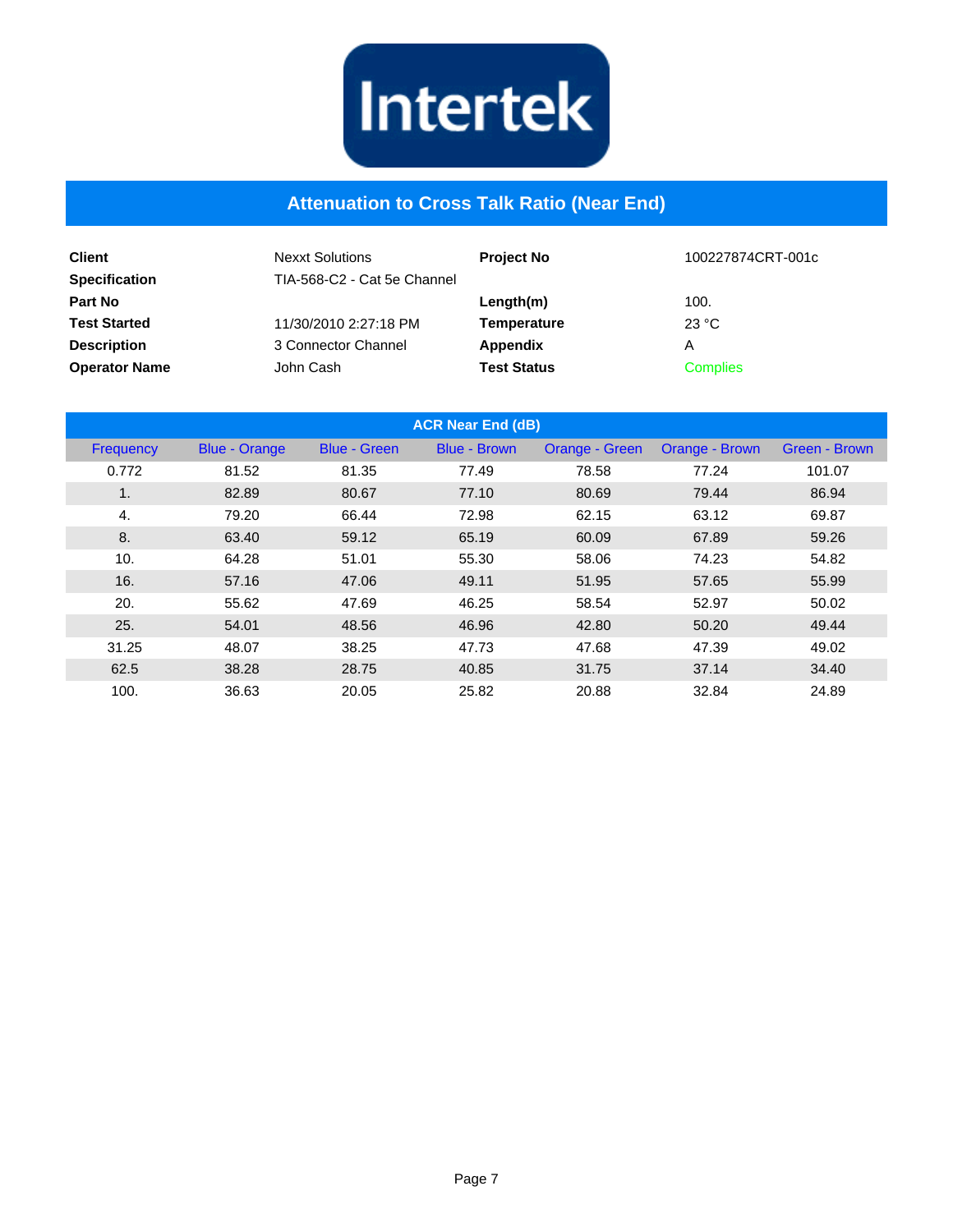

#### **Attenuation to Cross Talk Ratio (Far End)**

| <b>Client</b><br><b>Specification</b> | <b>Nexxt Solutions</b><br>TIA-568-C2 - Cat 5e Channel | <b>Project No</b>  | 100227874CRT-001c |
|---------------------------------------|-------------------------------------------------------|--------------------|-------------------|
| Part No                               |                                                       | Length(m)          | 100.              |
| <b>Test Started</b>                   | 11/30/2010 2:27:18 PM                                 | Temperature        | 23 °C             |
| <b>Description</b>                    | 3 Connector Channel                                   | Appendix           | Α                 |
| <b>Operator Name</b>                  | John Cash                                             | <b>Test Status</b> | <b>Complies</b>   |

|                  |                      |                     | <b>ACR Far End (dB)</b> |                |                |                      |
|------------------|----------------------|---------------------|-------------------------|----------------|----------------|----------------------|
| Frequency        | <b>Blue - Orange</b> | <b>Blue - Green</b> | <b>Blue - Brown</b>     | Orange - Green | Orange - Brown | <b>Green - Brown</b> |
| 0.772            | 80.65                | 82.43               | 74.75                   | 81.02          | 78.49          | 84.53                |
| 1.               | 77.11                | 78.03               | 77.74                   | 82.18          | 80.74          | 81.85                |
| $\overline{4}$ . | 68.56                | 66.34               | 69.97                   | 70.41          | 63.07          | 80.79                |
| 8.               | 70.78                | 58.17               | 59.05                   | 65.22          | 60.47          | 64.08                |
| 10.              | 59.88                | 49.94               | 58.81                   | 53.55          | 55.86          | 62.74                |
| 16.              | 51.33                | 52.33               | 51.10                   | 46.51          | 56.45          | 57.13                |
| 20.              | 48.79                | 50.49               | 51.51                   | 43.82          | 51.87          | 52.97                |
| 25.              | 50.64                | 45.26               | 47.78                   | 38.94          | 47.65          | 55.63                |
| 31.25            | 49.57                | 35.48               | 41.59                   | 46.79          | 49.74          | 45.28                |
| 62.5             | 31.06                | 26.96               | 33.13                   | 36.52          | 32.79          | 52.52                |
| 100.             | 26.64                | 16.20               | 25.06                   | 30.67          | 35.76          | 36.53                |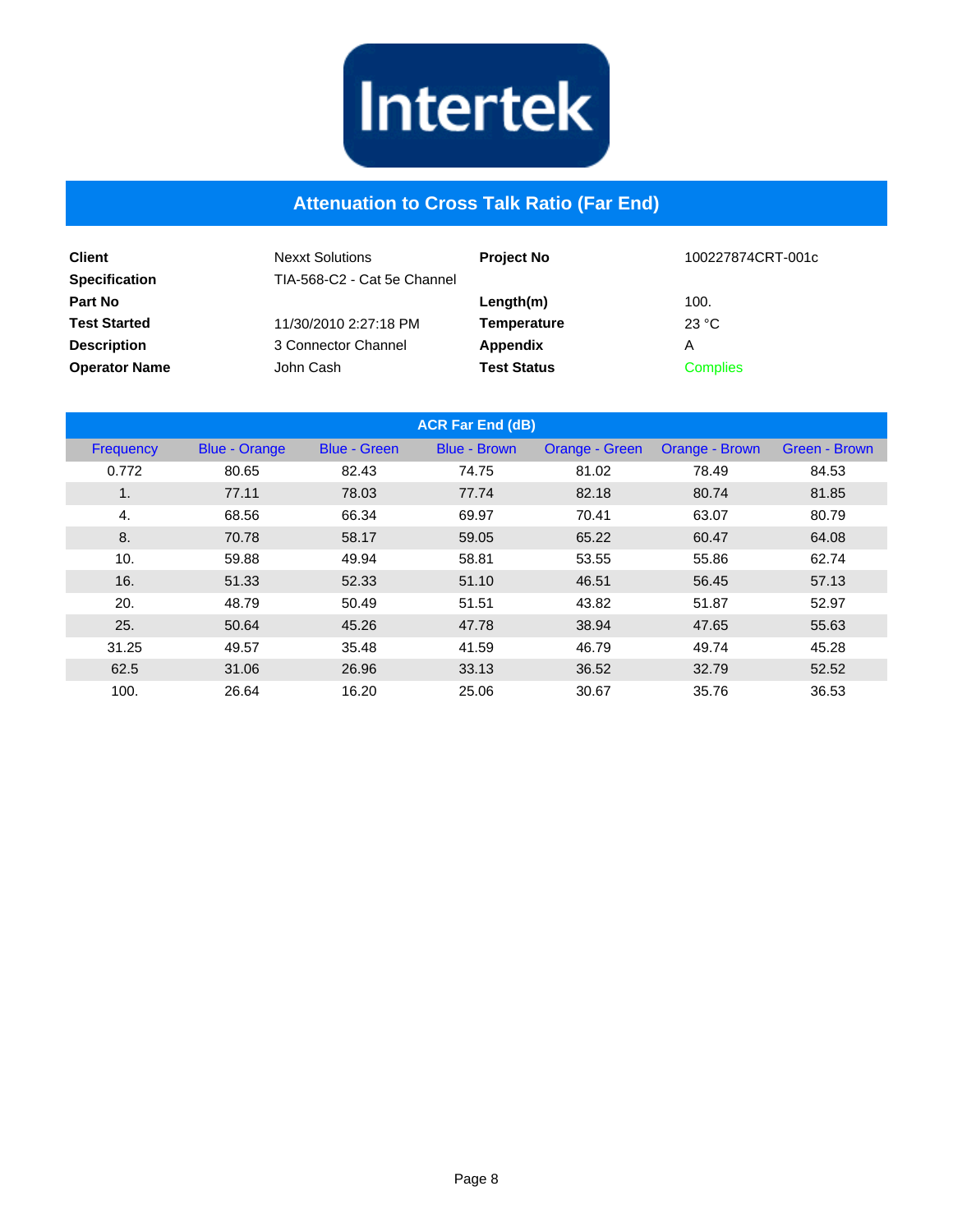

#### **Power Sum ACR (Near End)**

| <b>Client</b><br><b>Specification</b> | <b>Nexxt Solutions</b><br>TIA-568-C2 - Cat 5e Channel | <b>Project No</b>  | 100227874CRT-001c |
|---------------------------------------|-------------------------------------------------------|--------------------|-------------------|
| <b>Part No</b>                        |                                                       | Length(m)          | 100.              |
| <b>Test Started</b>                   | 11/30/2010 2:27:18 PM                                 | <b>Temperature</b> | 23 °C             |
| <b>Description</b>                    | 3 Connector Channel                                   | Appendix           | А                 |
| <b>Operator Name</b>                  | John Cash                                             | <b>Test Status</b> | <b>Complies</b>   |

| <b>PS ACR Near End (dB)</b> |             |        |       |              |
|-----------------------------|-------------|--------|-------|--------------|
| Frequency                   | <b>Blue</b> | Orange | Green | <b>Brown</b> |
| 0.772                       | 74.85       | 74.01  | 76.67 | 74.30        |
| 1.                          | 74.72       | 76.07  | 77.18 | 74.83        |
| 4.                          | 65.33       | 59.65  | 60.20 | 61.93        |
| 8.                          | 56.85       | 58.08  | 54.62 | 57.67        |
| 10.                         | 49.40       | 57.21  | 48.89 | 52.01        |
| 16.                         | 44.57       | 50.13  | 45.40 | 47.80        |
| 20.                         | 43.43       | 50.40  | 45.38 | 44.12        |
| 25.                         | 43.98       | 42.07  | 41.05 | 43.86        |
| 31.25                       | 37.32       | 43.09  | 37.44 | 43.20        |
| 62.5                        | 28.01       | 30.32  | 26.19 | 31.94        |
| 100.                        | 18.83       | 21.34  | 16.61 | 21.95        |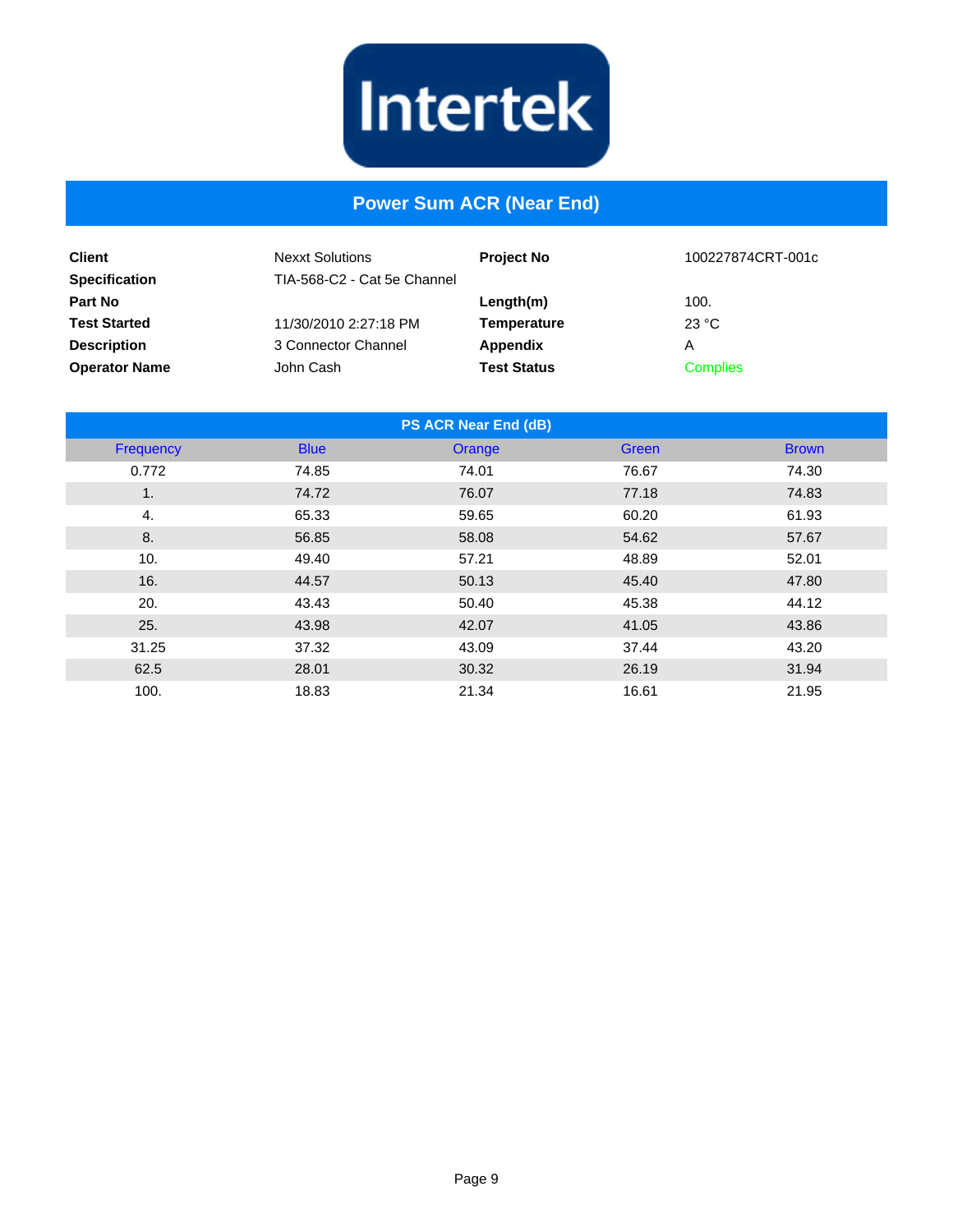

#### **Power Sum ACR (Far End)**

| <b>Client</b>                          | <b>Nexxt Solutions</b><br>TIA-568-C2 - Cat 5e Channel | <b>Project No</b>  | 100227874CRT-001c |
|----------------------------------------|-------------------------------------------------------|--------------------|-------------------|
| <b>Specification</b><br><b>Part No</b> |                                                       | Length(m)          | 100.              |
| <b>Test Started</b>                    | 11/30/2010 2:27:18 PM                                 | <b>Temperature</b> | 23 °C             |
| <b>Description</b>                     | 3 Connector Channel                                   | Appendix           | Α                 |
| <b>Operator Name</b>                   | John Cash                                             | <b>Test Status</b> | <b>Complies</b>   |

| <b>PS ACR Far End (dB)</b> |             |        |       |              |  |
|----------------------------|-------------|--------|-------|--------------|--|
| Frequency                  | <b>Blue</b> | Orange | Green | <b>Brown</b> |  |
| 0.772                      | 73.10       | 75.14  | 77.64 | 72.91        |  |
| 1.                         | 72.77       | 74.72  | 75.46 | 74.97        |  |
| 4.                         | 63.15       | 61.46  | 64.76 | 62.20        |  |
| 8.                         | 55.34       | 58.92  | 56.51 | 55.93        |  |
| 10.                        | 48.97       | 51.08  | 48.20 | 53.49        |  |
| 16.                        | 46.53       | 45.15  | 45.19 | 49.20        |  |
| 20.                        | 45.10       | 42.33  | 42.53 | 47.28        |  |
| 25.                        | 42.43       | 38.44  | 37.95 | 44.37        |  |
| 31.25                      | 34.32       | 43.93  | 34.74 | 39.60        |  |
| 62.5                       | 24.64       | 28.28  | 26.49 | 29.92        |  |
| 100.                       | 15.23       | 25.05  | 16.00 | 24.43        |  |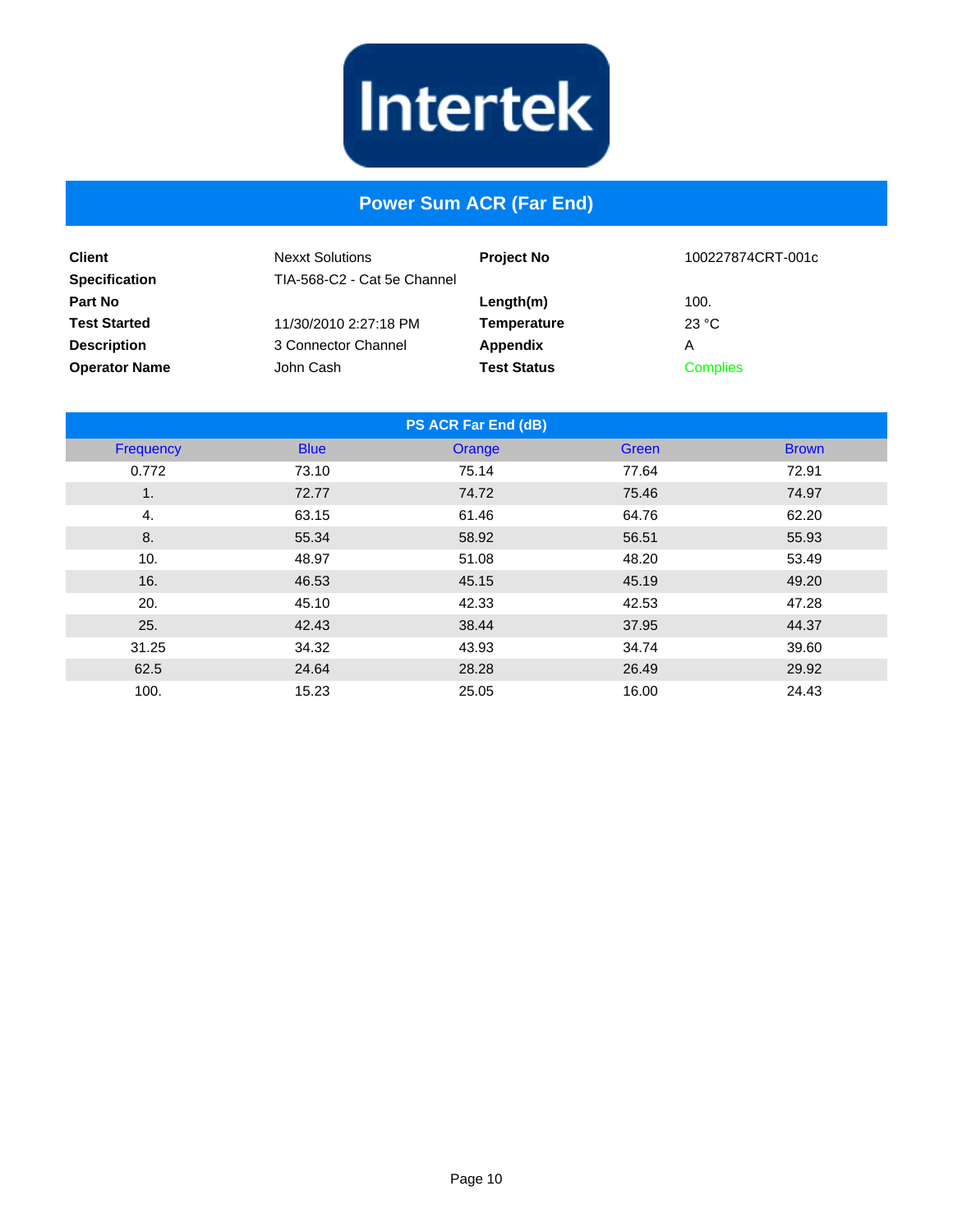# **FEXT (Near End)**

| <b>Client</b><br><b>Specification</b> | <b>Nexxt Solutions</b><br>TIA-568-C2 - Cat 5e Channel | <b>Project No</b>  | 100227874CRT-001c |
|---------------------------------------|-------------------------------------------------------|--------------------|-------------------|
| <b>Part No</b>                        |                                                       | Length(m)          | 100.              |
| <b>Test Started</b>                   | 11/30/2010 2:27:18 PM                                 | Temperature        | 23 °C             |
| <b>Description</b>                    | 3 Connector Channel                                   | Appendix           | А                 |
| <b>Operator Name</b>                  | John Cash                                             | <b>Test Status</b> | <b>Complies</b>   |

| <b>FEXT Near End (dB)</b> |                      |                     |                     |               |                |                |
|---------------------------|----------------------|---------------------|---------------------|---------------|----------------|----------------|
| Frequency                 | <b>Blue - Orange</b> | <b>Blue - Green</b> | <b>Blue - Brown</b> | Orange - Blue | Orange - Green | Orange - Brown |
| 0.772                     | -76.99               | $-82.58$            | $-81.33$            | -76.36        | $-94.54$       | -76.82         |
| $\mathbf{1}$ .            | $-75.18$             | $-80.46$            | $-80.52$            | $-74.84$      | $-88.51$       | $-75.14$       |
| 4.                        | $-66.32$             | $-69.33$            | $-72.33$            | $-65.25$      | $-74.69$       | $-64.75$       |
| 8.                        | $-61.13$             | $-63.62$            | $-66.56$            | $-61.08$      | $-68.67$       | $-61.47$       |
| 10.                       | $-60.02$             | $-61.88$            | $-65.72$            | $-59.92$      | $-66.74$       | $-60.68$       |
| 16.                       | $-56.89$             | $-59.79$            | $-63.54$            | $-57.51$      | $-64.69$       | $-58.07$       |
| 20.                       | $-56.68$             | $-58.19$            | $-62.57$            | $-56.81$      | $-67.27$       | $-57.31$       |
| 25.                       | $-57.30$             | $-57.83$            | $-61.05$            | $-56.08$      | $-71.04$       | $-55.42$       |
| 31.25                     | $-56.73$             | $-58.64$            | $-61.28$            | $-57.33$      | $-68.71$       | $-55.59$       |
| 62.5                      | $-64.13$             | $-57.58$            | $-61.34$            | $-62.47$      | $-64.20$       | $-52.63$       |
| 100.                      | $-60.21$             | $-56.77$            | $-62.59$            | $-58.40$      | $-66.36$       | $-53.04$       |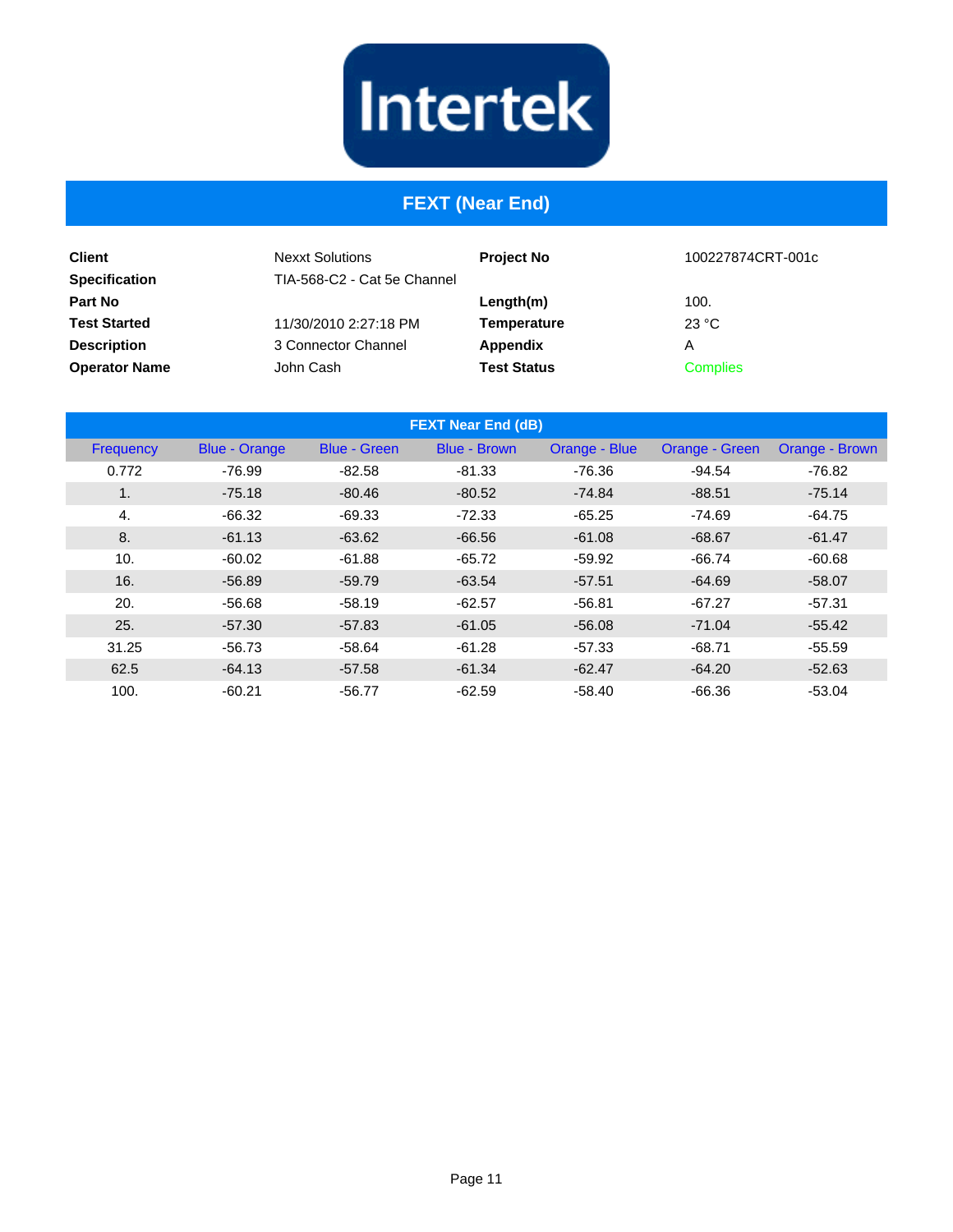#### **FEXT (Near End)**

| <b>Client</b><br><b>Specification</b> | <b>Nexxt Solutions</b><br>TIA-568-C2 - Cat 5e Channel | <b>Project No</b>  | 100227874CRT-001c |
|---------------------------------------|-------------------------------------------------------|--------------------|-------------------|
| <b>Part No</b>                        |                                                       | Length(m)          | 100.              |
| <b>Test Started</b>                   | 11/30/2010 2:27:18 PM                                 | Temperature        | 23 °C             |
| <b>Description</b>                    | 3 Connector Channel                                   | Appendix           | Α                 |
| <b>Operator Name</b>                  | John Cash                                             | <b>Test Status</b> | <b>Complies</b>   |

| <b>FEXT Near End (dB)</b> |              |                       |               |              |                       |               |
|---------------------------|--------------|-----------------------|---------------|--------------|-----------------------|---------------|
| Frequency                 | Green - Blue | <b>Green - Orange</b> | Green - Brown | Brown - Blue | <b>Brown - Orange</b> | Brown - Green |
| 0.772                     | $-82.66$     | $-89.79$              | $-96.51$      | $-83.46$     | $-76.16$              | $-97.61$      |
| 1 <sub>1</sub>            | $-82.08$     | $-88.11$              | $-95.99$      | $-80.09$     | $-76.18$              | $-93.68$      |
| 4.                        | $-69.59$     | $-74.75$              | $-91.24$      | $-72.49$     | $-64.97$              | $-85.13$      |
| 8.                        | $-63.71$     | $-73.54$              | $-94.80$      | $-66.28$     | $-60.90$              | $-74.99$      |
| 10.                       | $-62.07$     | $-70.90$              | $-80.63$      | $-65.39$     | $-60.23$              | $-72.86$      |
| 16.                       | $-59.63$     | $-69.66$              | $-72.17$      | $-63.87$     | $-57.95$              | $-70.71$      |
| 20.                       | $-58.42$     | $-68.28$              | $-71.21$      | $-62.25$     | $-56.50$              | $-67.48$      |
| 25.                       | $-58.18$     | $-67.22$              | $-65.16$      | $-60.92$     | $-55.85$              | $-65.23$      |
| 31.25                     | $-57.83$     | $-68.11$              | $-61.87$      | $-60.81$     | $-55.17$              | $-63.15$      |
| 62.5                      | $-55.22$     | $-62.71$              | $-58.99$      | $-58.57$     | $-54.05$              | $-57.12$      |
| 100.                      | $-64.32$     | $-73.15$              | $-63.51$      | $-58.00$     | $-54.36$              | $-60.53$      |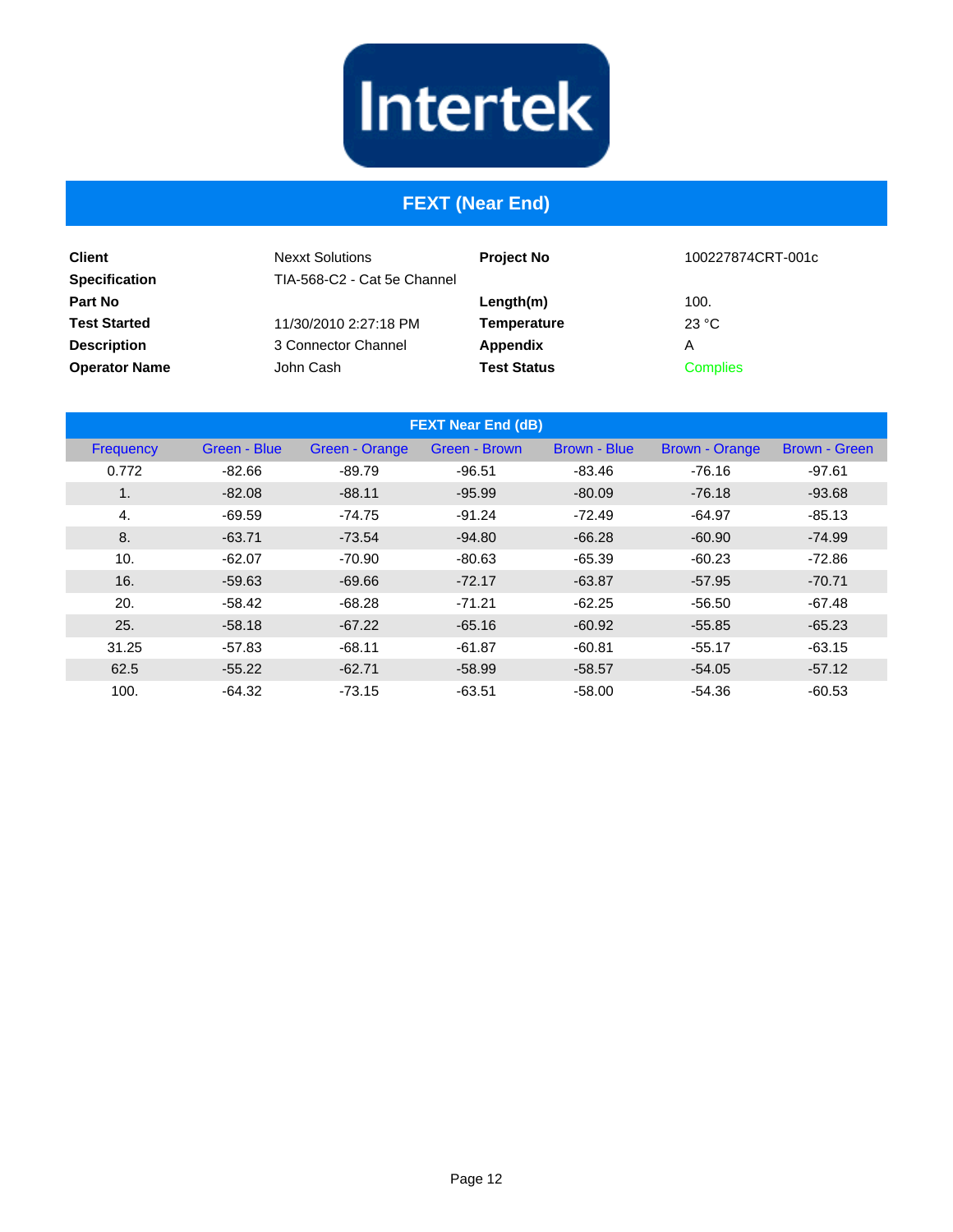

## **ELFEXT/ACRF (Near End)**

| <b>Client</b><br><b>Specification</b> | <b>Nexxt Solutions</b><br>TIA-568-C2 - Cat 5e Channel | <b>Project No</b>  | 100227874CRT-001c |
|---------------------------------------|-------------------------------------------------------|--------------------|-------------------|
| Part No                               |                                                       | Length(m)          | 100.              |
| <b>Test Started</b>                   | 11/30/2010 2:27:18 PM                                 | <b>Temperature</b> | 23 °C             |
| <b>Description</b>                    | 3 Connector Channel                                   | Appendix           | Α                 |
| <b>Operator Name</b>                  | John Cash                                             | <b>Test Status</b> | <b>Complies</b>   |

| <b>ELFEXT/ACRF Near End (dB)</b> |                      |                     |                     |               |                |                |
|----------------------------------|----------------------|---------------------|---------------------|---------------|----------------|----------------|
| Frequency                        | <b>Blue - Orange</b> | <b>Blue - Green</b> | <b>Blue - Brown</b> | Orange - Blue | Orange - Green | Orange - Brown |
| 0.772                            | -75.37               | $-80.87$            | $-79.69$            | $-74.64$      | $-92.83$       | $-75.17$       |
| $\mathbf{1}$ .                   | $-73.31$             | $-78.48$            | $-78.61$            | $-72.86$      | $-86.53$       | $-73.23$       |
| 4.                               | $-62.50$             | $-65.34$            | $-68.45$            | $-61.24$      | $-70.70$       | $-60.87$       |
| 8.                               | $-55.65$             | $-57.93$            | $-61.02$            | $-55.36$      | $-62.98$       | $-55.93$       |
| 10.                              | $-53.89$             | $-55.51$            | $-59.50$            | $-53.51$      | $-60.37$       | $-54.46$       |
| 16.                              | $-49.07$             | $-51.69$            | $-55.65$            | $-49.37$      | $-56.58$       | $-50.18$       |
| 20.                              | $-47.90$             | $-49.10$            | $-53.71$            | $-47.69$      | $-58.18$       | $-48.45$       |
| 25.                              | $-47.42$             | $-47.62$            | $-51.10$            | $-45.83$      | $-60.83$       | $-45.48$       |
| 31.25                            | $-45.67$             | $-47.17$            | $-50.13$            | $-45.86$      | $-57.24$       | $-44.44$       |
| 62.5                             | $-48.22$             | $-41.14$            | $-45.33$            | $-46.06$      | $-47.76$       | $-36.63$       |
| 100.                             | $-39.99$             | $-35.64$            | $-42.11$            | $-37.31$      | $-45.24$       | $-32.56$       |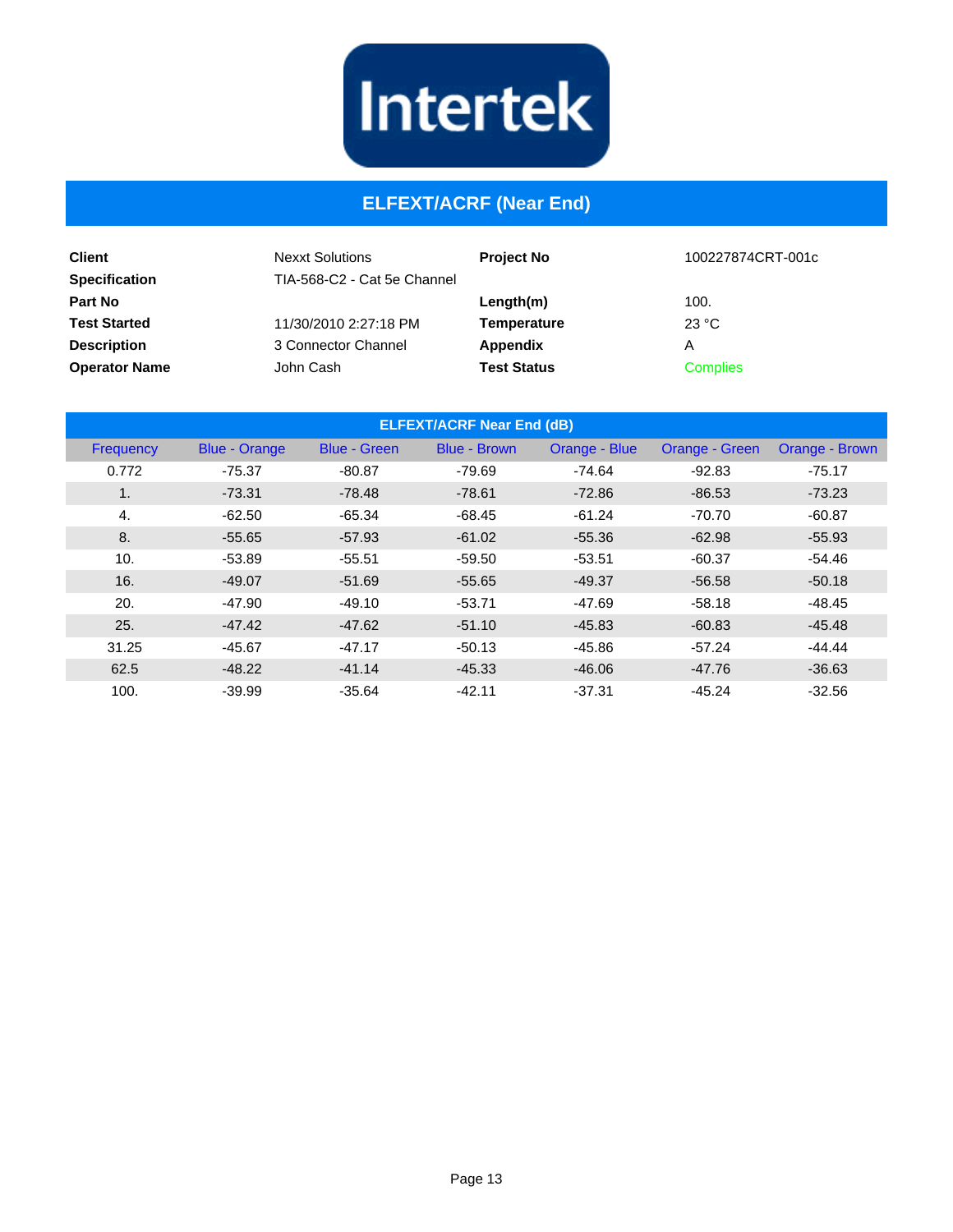

## **ELFEXT/ACRF (Near End)**

| <b>Client</b><br><b>Specification</b> | <b>Nexxt Solutions</b><br>TIA-568-C2 - Cat 5e Channel | <b>Project No</b>  | 100227874CRT-001c |
|---------------------------------------|-------------------------------------------------------|--------------------|-------------------|
| <b>Part No</b>                        |                                                       | $L$ ength $(m)$    | 100.              |
| <b>Test Started</b>                   | 11/30/2010 2:27:18 PM                                 | Temperature        | 23 °C             |
| <b>Description</b>                    | 3 Connector Channel                                   | Appendix           | А                 |
| <b>Operator Name</b>                  | John Cash                                             | <b>Test Status</b> | <b>Complies</b>   |

| <b>ELFEXT/ACRF Near End (dB)</b> |              |                |               |              |                       |                      |
|----------------------------------|--------------|----------------|---------------|--------------|-----------------------|----------------------|
| Frequency                        | Green - Blue | Green - Orange | Green - Brown | Brown - Blue | <b>Brown - Orange</b> | <b>Brown - Green</b> |
| 0.772                            | $-80.94$     | $-88.17$       | $-94.86$      | $-81.74$     | $-74.55$              | $-95.90$             |
| $\mathbf{1}$ .                   | $-80.10$     | $-86.24$       | $-94.07$      | $-78.10$     | $-74.31$              | $-91.70$             |
| 4.                               | $-65.57$     | $-70.94$       | $-87.36$      | $-68.48$     | $-61.15$              | $-81.14$             |
| 8.                               | $-58.00$     | $-68.06$       | $-89.26$      | $-60.57$     | $-55.42$              | $-69.30$             |
| 10.                              | $-55.66$     | $-64.76$       | $-74.42$      | $-58.98$     | $-54.09$              | $-66.48$             |
| 16.                              | $-51.49$     | $-61.84$       | $-64.28$      | $-55.73$     | $-50.13$              | $-62.61$             |
| 20.                              | $-49.30$     | $-59.49$       | $-62.35$      | $-53.12$     | $-47.72$              | $-58.39$             |
| 25.                              | $-47.93$     | $-57.34$       | $-55.22$      | $-50.67$     | $-45.98$              | $-55.02$             |
| 31.25                            | $-46.35$     | $-57.05$       | $-50.72$      | $-49.34$     | $-44.11$              | $-51.68$             |
| 62.5                             | $-38.81$     | $-46.81$       | $-42.99$      | $-42.16$     | $-38.15$              | $-40.68$             |
| 100.                             | $-43.23$     | $-52.92$       | $-43.03$      | $-36.91$     | $-34.13$              | $-39.41$             |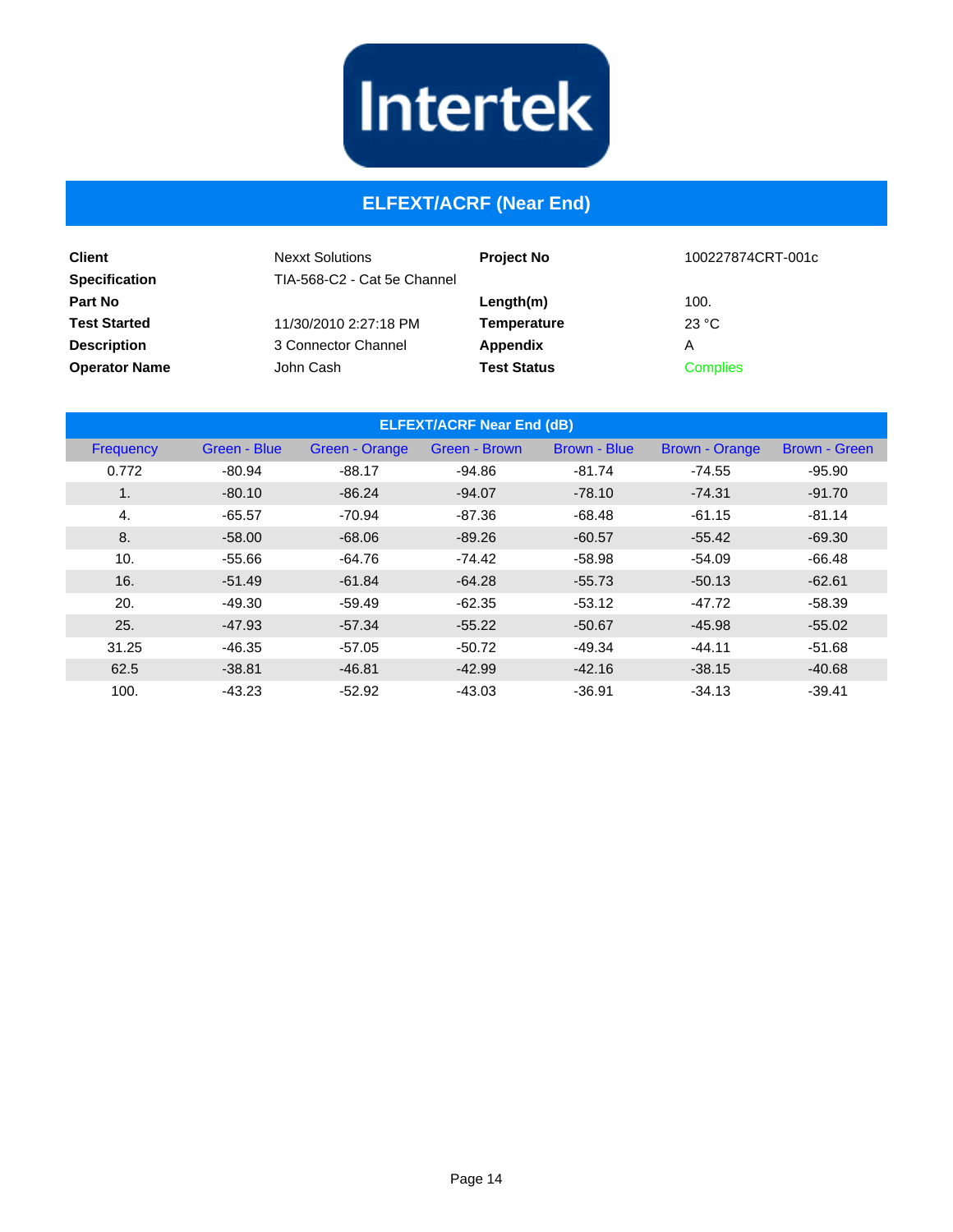

#### **Power Sum ELFEXT/PSACRF (Near End)**

| <b>Client</b><br><b>Specification</b> | <b>Nexxt Solutions</b><br>TIA-568-C2 - Cat 5e Channel | <b>Project No</b>  | 100227874CRT-001c |
|---------------------------------------|-------------------------------------------------------|--------------------|-------------------|
| <b>Part No</b>                        |                                                       | Length(m)          | 100.              |
| <b>Test Started</b>                   | 11/30/2010 2:27:18 PM                                 | <b>Temperature</b> | 23 °C             |
| <b>Description</b>                    | 3 Connector Channel                                   | Appendix           | Α                 |
| <b>Operator Name</b>                  | John Cash                                             | <b>Test Status</b> | <b>Complies</b>   |

| PS ELFEXT/PSACRF Near End (dB) |             |          |              |              |  |
|--------------------------------|-------------|----------|--------------|--------------|--|
| Frequency                      | <b>Blue</b> | Orange   | <b>Green</b> | <b>Brown</b> |  |
| 0.772                          | $-73.10$    | $-71.92$ | $-80.02$     | $-73.72$     |  |
| 1.                             | $-71.18$    | $-70.01$ | $-79.00$     | $-72.73$     |  |
| 4.                             | $-59.87$    | $-57.94$ | $-64.42$     | $-60.34$     |  |
| 8.                             | $-52.74$    | $-52.40$ | $-57.58$     | $-54.13$     |  |
| 10.                            | $-50.78$    | $-50.67$ | $-55.11$     | $-52.68$     |  |
| 16.                            | $-46.37$    | $-46.53$ | $-50.90$     | $-48.89$     |  |
| 20.                            | $-44.63$    | $-45.06$ | $-48.70$     | $-46.35$     |  |
| 25.                            | $-43.42$    | $-42.79$ | $-46.74$     | $-44.37$     |  |
| 31.25                          | $-42.26$    | $-42.18$ | $-44.63$     | $-42.46$     |  |
| 62.5                           | $-39.02$    | $-36.03$ | $-36.74$     | $-35.39$     |  |
| 100.                           | $-33.33$    | $-31.55$ | $-39.51$     | $-31.64$     |  |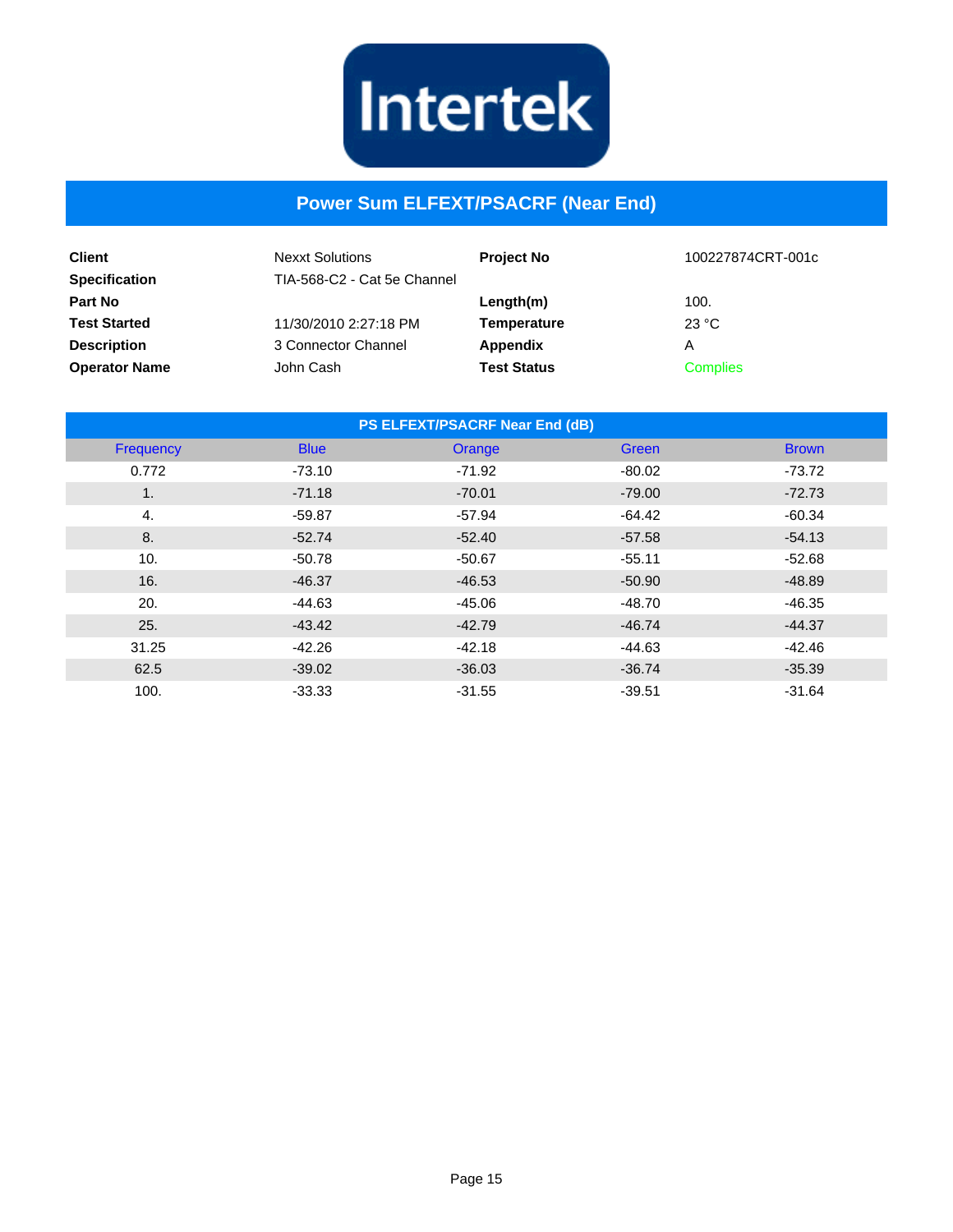

#### **Return Loss (Near End)**

| <b>Client</b><br><b>Specification</b> | <b>Nexxt Solutions</b><br>TIA-568-C2 - Cat 5e Channel | <b>Project No</b>  | 100227874CRT-001c |
|---------------------------------------|-------------------------------------------------------|--------------------|-------------------|
| <b>Part No</b>                        |                                                       | Length(m)          | 100.              |
| <b>Test Started</b>                   | 11/30/2010 2:27:18 PM                                 | Temperature        | 23 °C             |
| <b>Description</b>                    | 3 Connector Channel                                   | Appendix           | А                 |
| <b>Operator Name</b>                  | John Cash                                             | <b>Test Status</b> | <b>Complies</b>   |

|           |             | <b>Return Loss (dB)</b> |          |              |
|-----------|-------------|-------------------------|----------|--------------|
| Frequency | <b>Blue</b> | Orange                  | Green    | <b>Brown</b> |
| 0.772     | $-35.27$    | $-44.90$                | $-69.16$ | $-57.62$     |
| 1.        | $-64.61$    | $-46.05$                | $-37.70$ | $-45.73$     |
| 4.        | $-42.75$    | $-44.67$                | $-36.48$ | $-51.48$     |
| 8.        | $-59.38$    | $-25.98$                | $-32.20$ | $-39.29$     |
| 10.       | $-42.24$    | $-29.47$                | $-56.88$ | $-39.96$     |
| 16.       | $-28.28$    | $-25.86$                | $-36.92$ | $-30.38$     |
| 20.       | $-30.20$    | $-28.68$                | $-32.84$ | $-25.87$     |
| 25.       | $-47.47$    | $-31.56$                | $-30.95$ | $-36.24$     |
| 31.25     | $-48.58$    | $-33.00$                | $-55.86$ | $-27.69$     |
| 62.5      | $-34.08$    | $-34.63$                | $-54.50$ | $-39.79$     |
| 100.      | $-26.30$    | $-25.00$                | $-43.18$ | $-39.93$     |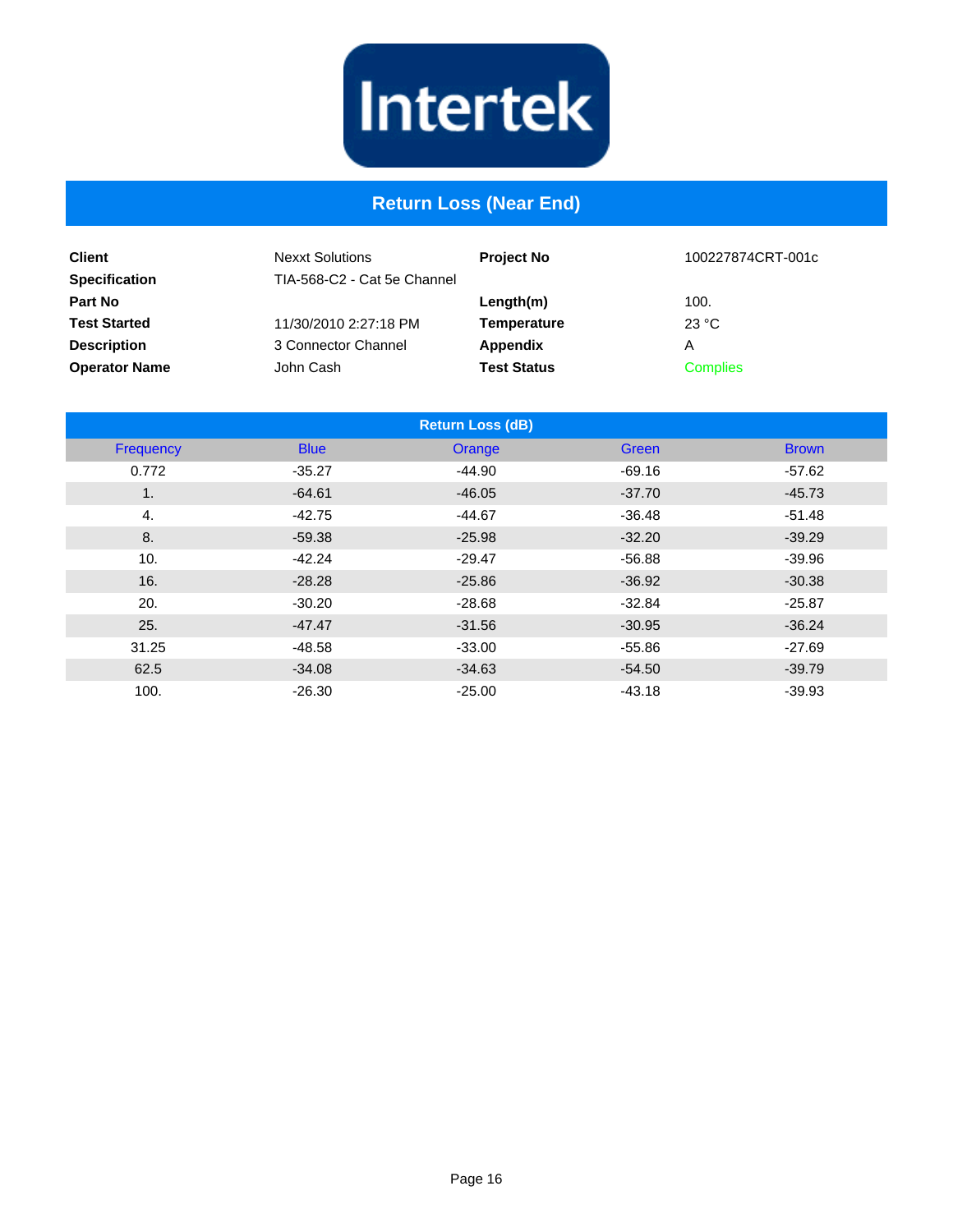

#### **Return Loss (Far End)**

| <b>Client</b><br><b>Specification</b> | <b>Nexxt Solutions</b><br>TIA-568-C2 - Cat 5e Channel | <b>Project No</b>  | 100227874CRT-001c |
|---------------------------------------|-------------------------------------------------------|--------------------|-------------------|
| <b>Part No</b>                        |                                                       | Length(m)          | 100.              |
| <b>Test Started</b>                   | 11/30/2010 2:27:18 PM                                 | Temperature        | 23 °C             |
| <b>Description</b>                    | 3 Connector Channel                                   | Appendix           | Α                 |
| <b>Operator Name</b>                  | John Cash                                             | <b>Test Status</b> | <b>Complies</b>   |

|                  |             | <b>Return Loss (dB)</b> |          |              |
|------------------|-------------|-------------------------|----------|--------------|
| <b>Frequency</b> | <b>Blue</b> | Orange                  | Green    | <b>Brown</b> |
| 0.772            | $-48.98$    | $-46.47$                | $-47.70$ | $-45.00$     |
| 1.               | $-36.71$    | $-40.12$                | $-41.80$ | $-36.58$     |
| 4.               | $-42.93$    | $-46.16$                | -47.96   | $-36.55$     |
| 8.               | $-37.11$    | $-26.82$                | $-41.09$ | $-30.50$     |
| 10.              | $-47.07$    | $-31.37$                | $-41.30$ | $-29.58$     |
| 16.              | $-31.37$    | $-32.79$                | $-49.83$ | $-35.06$     |
| 20.              | $-44.79$    | $-42.20$                | $-38.02$ | $-37.06$     |
| 25.              | $-26.74$    | $-28.17$                | $-36.31$ | $-44.50$     |
| 31.25            | $-55.19$    | $-29.45$                | -69.70   | $-51.05$     |
| 62.5             | $-44.72$    | $-33.51$                | $-34.56$ | $-26.20$     |
| 100.             | $-49.05$    | $-39.28$                | $-32.04$ | $-23.35$     |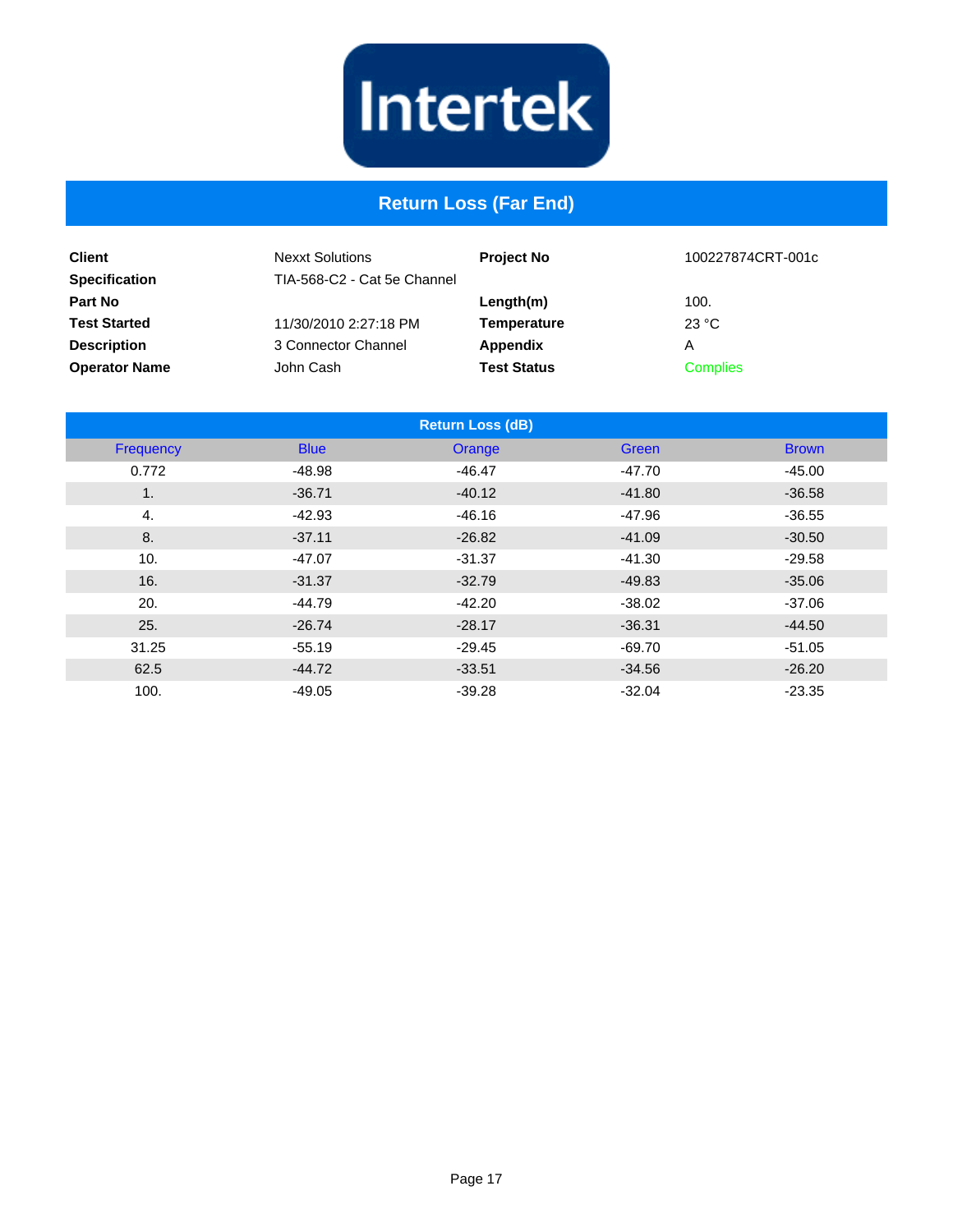

#### **Attenuation (Near End)**

**Client Specification Part No Test Started Description Operator Name**

| el | <b>Project No</b>  | 100227874CRT-001c |
|----|--------------------|-------------------|
|    | Length(m)          | 100.              |
|    | <b>Temperature</b> | 23 °C             |
|    | Appendix           | A                 |
|    | <b>Test Status</b> | <b>Complies</b>   |
|    |                    |                   |







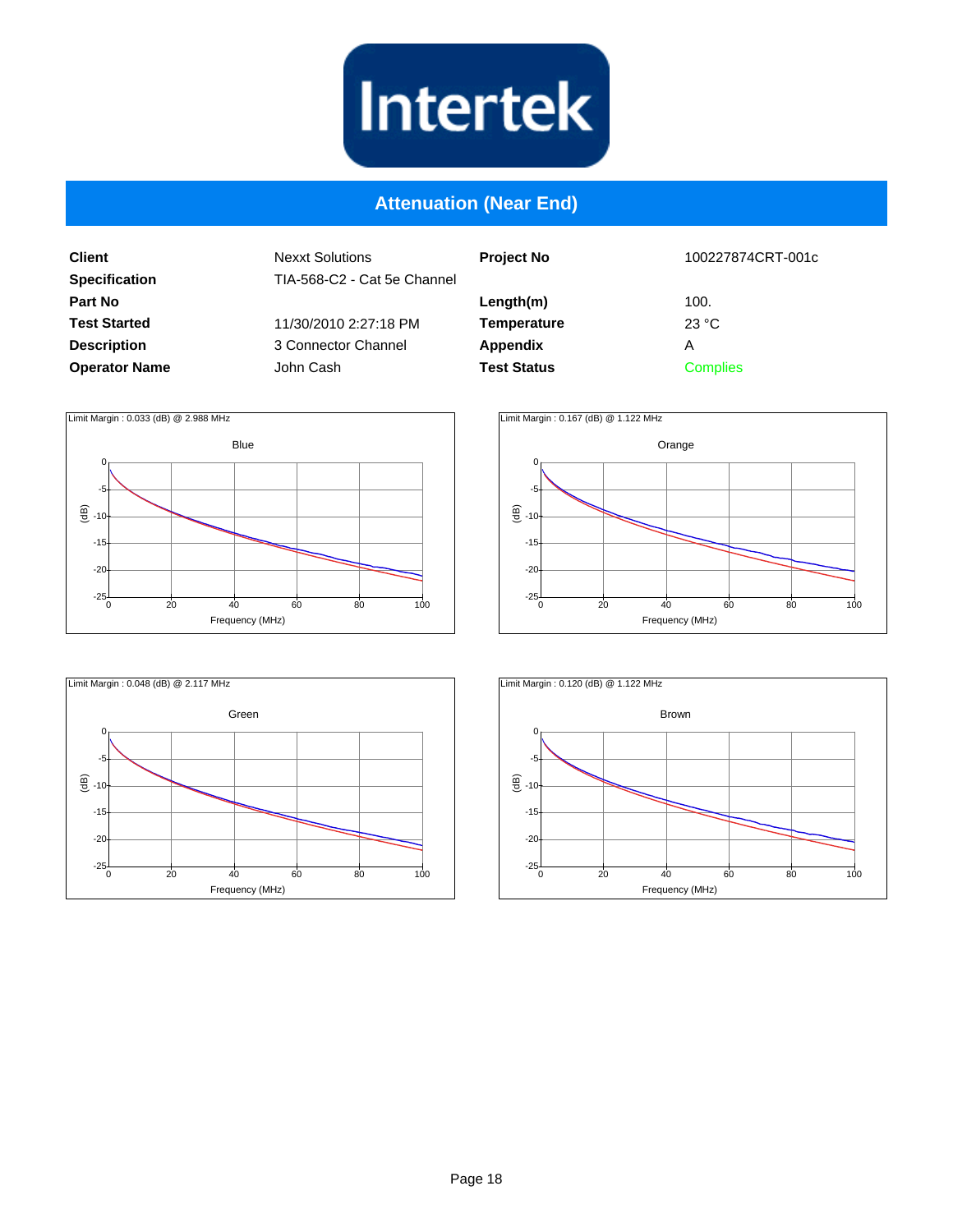

#### **Near End Cross Talk (Near End)**

**Client Specification Part No Test Started Description Operator Name** Nexxt Solutions TIA-568-C2 - Cat 5e Channel 11/30/2010 2:27:18 PM 3 Connector Channel John Cash

| 100227874CRT-001c                     |  |
|---------------------------------------|--|
| 100.<br>23 °C<br>А<br><b>Complies</b> |  |
|                                       |  |











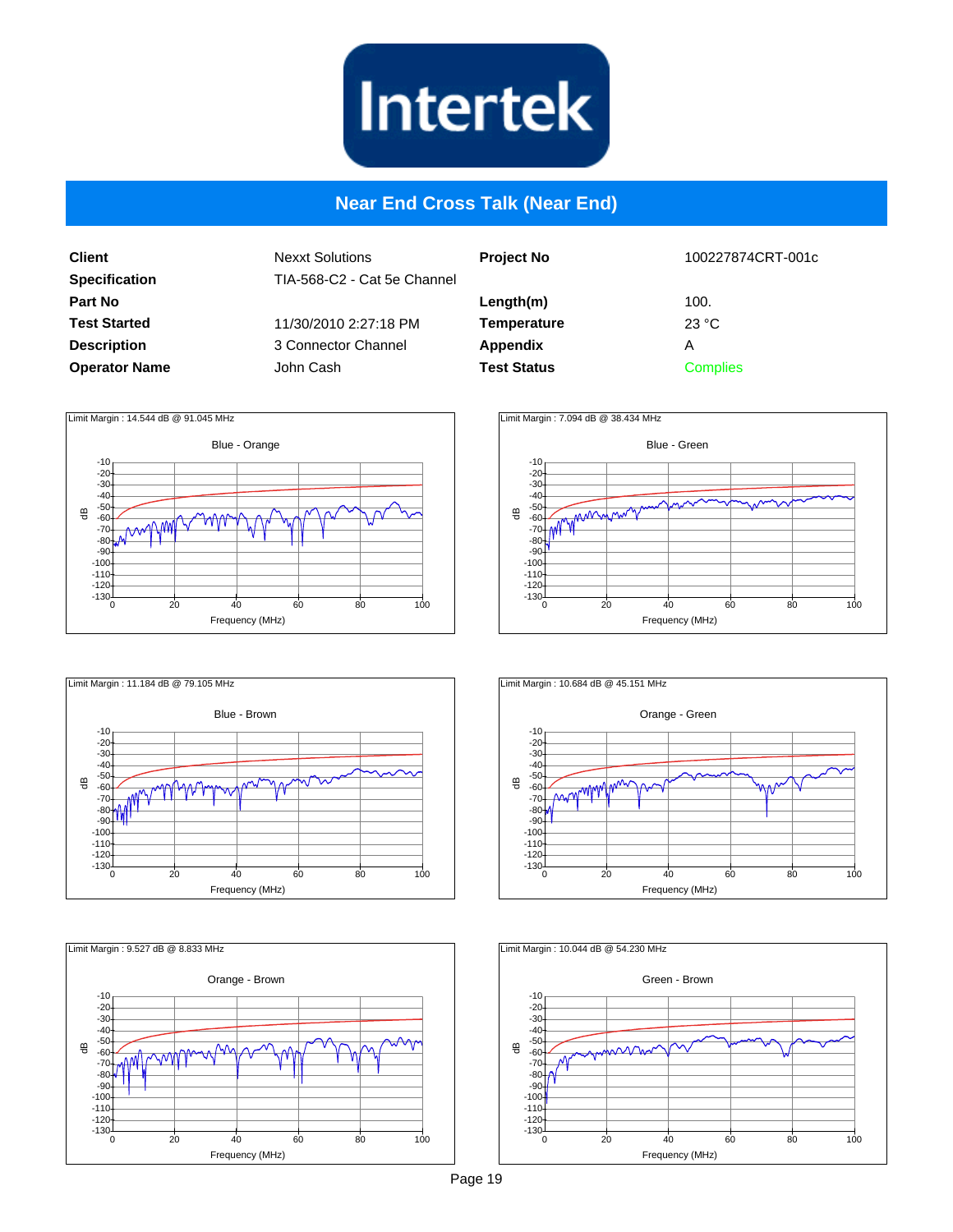

#### **Near End Cross Talk (Far End)**

**Client Specification Part No Test Started Description Operator Name** Nexxt Solutions TIA-568-C2 - Cat 5e Channel 11/30/2010 2:27:18 PM 3 Connector Channel John Cash

| اڍ | <b>Project No</b>  | 100227874CRT-001c       |
|----|--------------------|-------------------------|
|    | Length(m)          | 100.                    |
|    | <b>Temperature</b> | $23 \text{ }^{\circ}$ C |
|    | Appendix           | А                       |
|    | <b>Test Status</b> | <b>Complies</b>         |
|    |                    |                         |











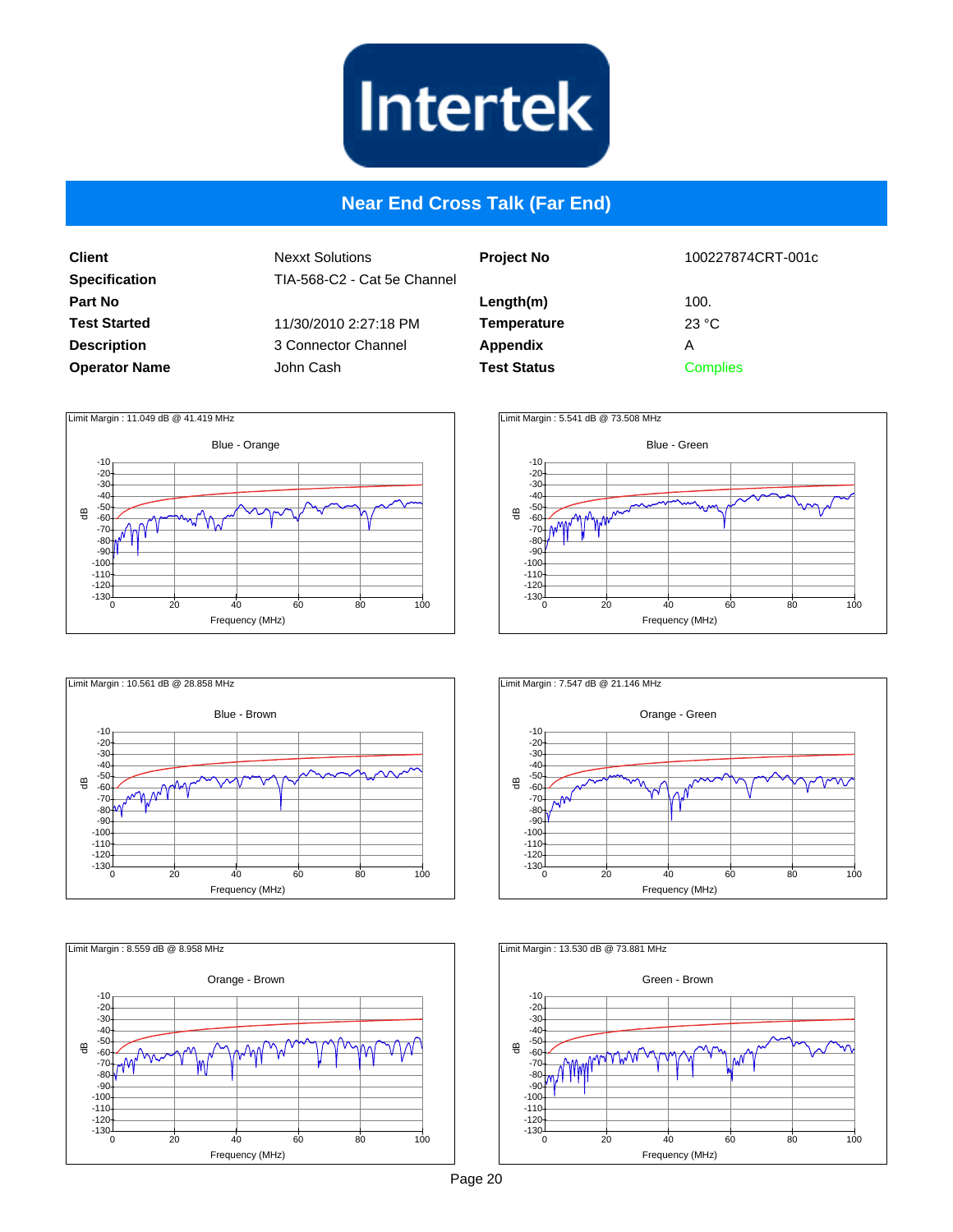

#### **Power Sum NEXT (Near End)**

**Client Specification Part No Test Started Description Operator Name**

| <b>Project No</b>  | 100227874CRT-001c |  |
|--------------------|-------------------|--|
| Length(m)          | 100.              |  |
| <b>Temperature</b> | 23 °C             |  |
| <b>Appendix</b>    | А                 |  |
| <b>Test Status</b> | Complies          |  |
|                    |                   |  |







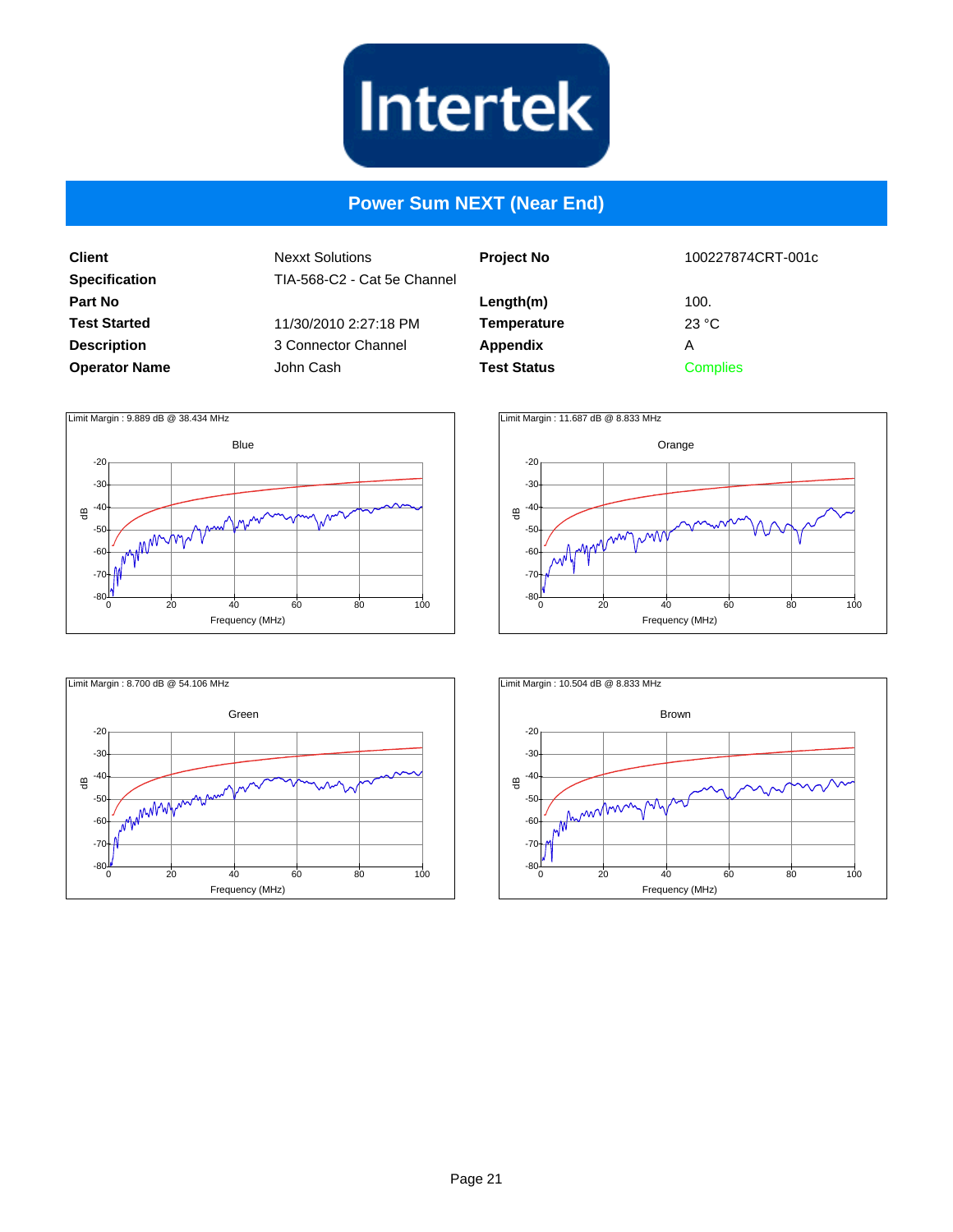

#### **Power Sum NEXT (Far End)**

**Client Specification Part No Test Started Description Operator Name**

| <b>Project No</b>  | 100227874CRT-001c |  |
|--------------------|-------------------|--|
| Length(m)          | 100.              |  |
| <b>Temperature</b> | 23 °C             |  |
| Appendix           | А                 |  |
| <b>Test Status</b> | <b>Complies</b>   |  |







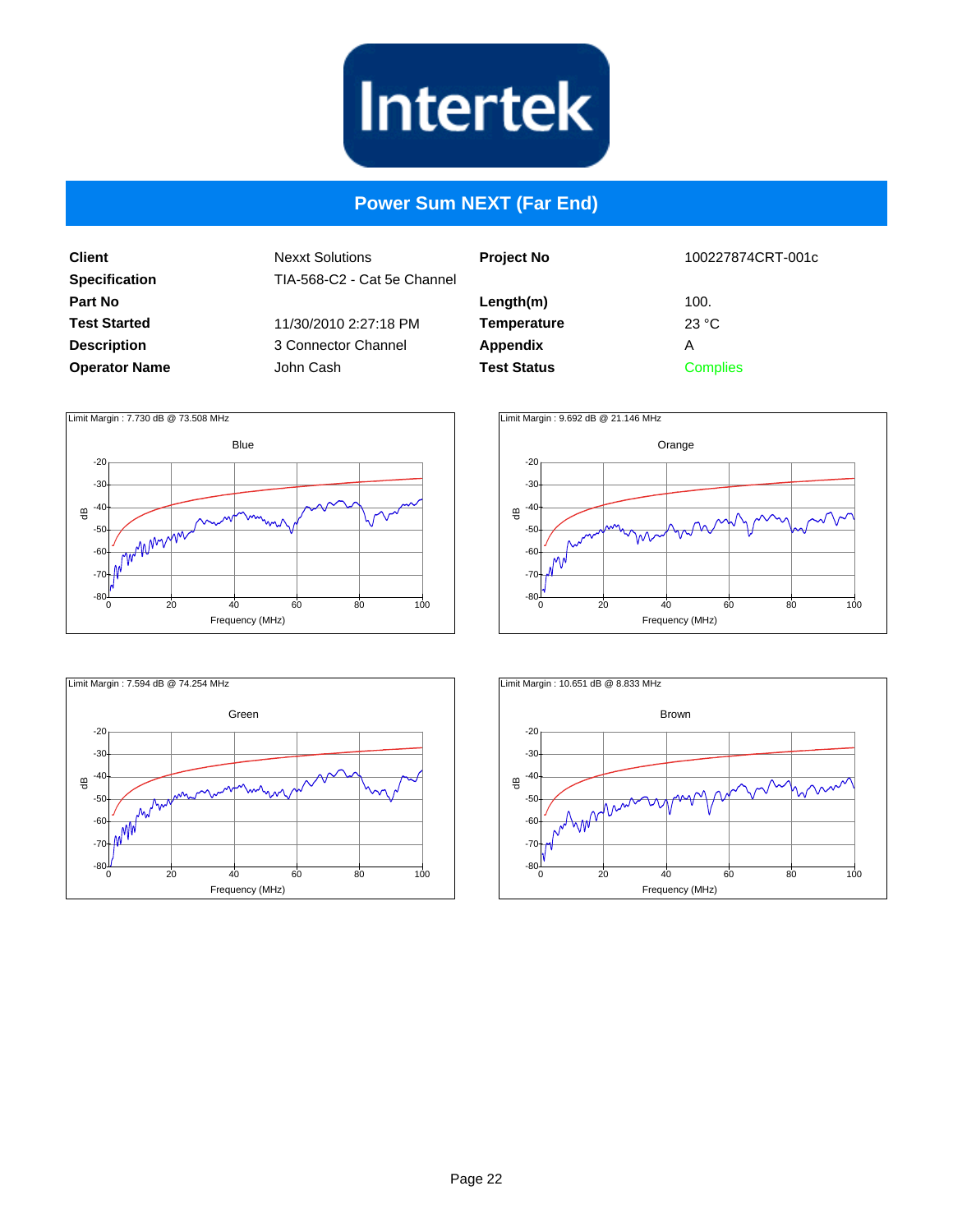

#### **Attenuation to Cross Talk Ratio (Near End)**

| Client               |
|----------------------|
| <b>Specification</b> |
| Part No              |
| <b>Test Started</b>  |
| <b>Description</b>   |
| <b>Operator Name</b> |

| <b>Nexxt Solutions</b><br>TIA-568-C2 - Cat 5e Channel |
|-------------------------------------------------------|
| 11/30/2010 2:27:18 PM                                 |
| 3 Connector Channel                                   |
| John Cash.                                            |
|                                                       |

| <b>Project No</b>  | 100227874CRT-001c |
|--------------------|-------------------|
| Length(m)          | 100.              |
| <b>Temperature</b> | 23 °C             |
| Appendix           | А                 |
| <b>Test Status</b> | <b>Complies</b>   |
|                    |                   |











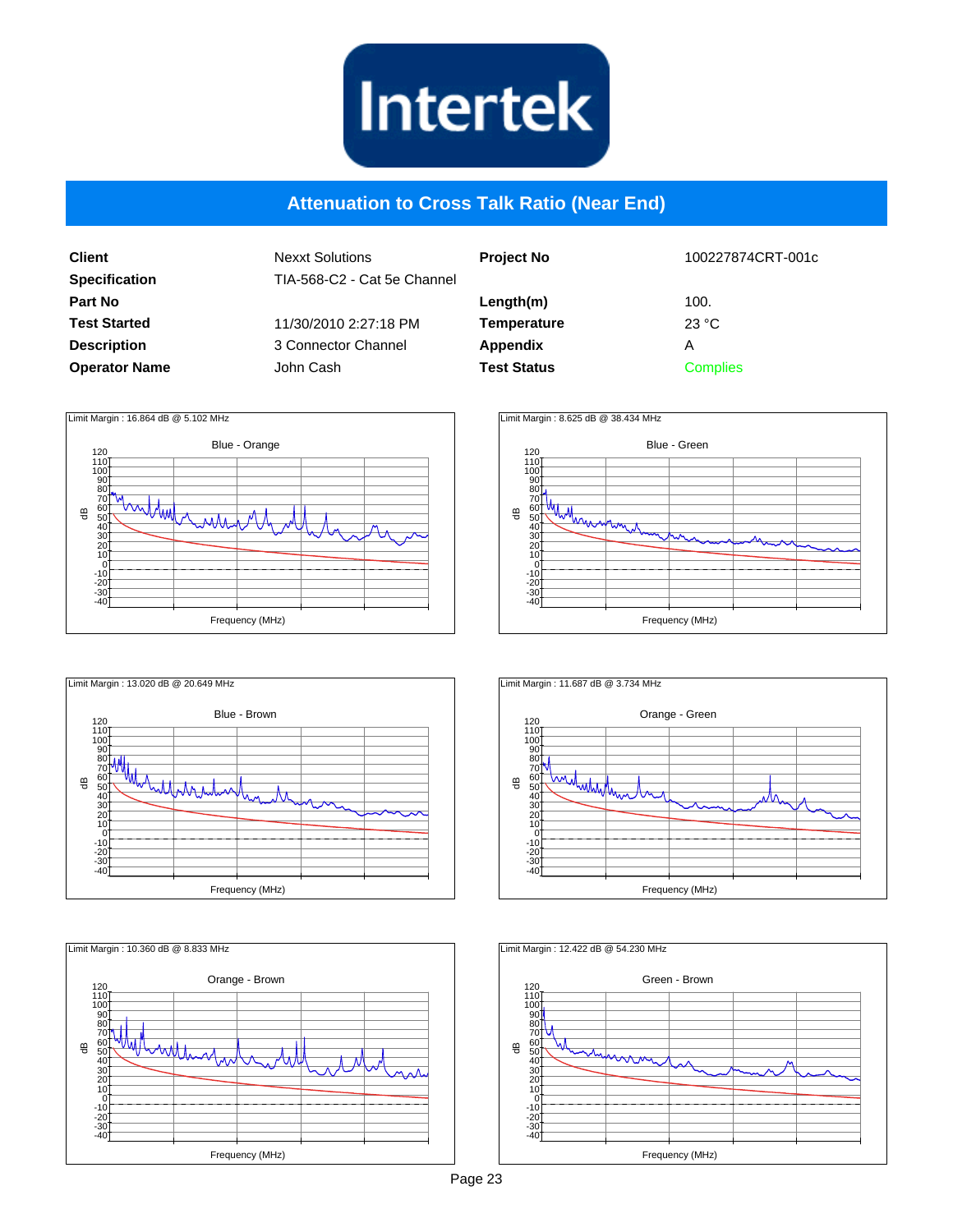

#### **Attenuation to Cross Talk Ratio (Far End)**

| <b>Client</b>        |
|----------------------|
| <b>Specification</b> |
| Part No              |
| <b>Test Started</b>  |
| <b>Description</b>   |
| <b>Operator Name</b> |

| <b>Nexxt Solutions</b><br>TIA-568-C2 - Cat 5e Channel |
|-------------------------------------------------------|
| 11/30/2010 2:27:18 PM                                 |
| 3 Connector Channel                                   |
| John Cash.                                            |
|                                                       |

| 100227874CRT-001c |  |
|-------------------|--|
| 100.              |  |
| 23 °C             |  |
| А                 |  |
| <b>Complies</b>   |  |
|                   |  |











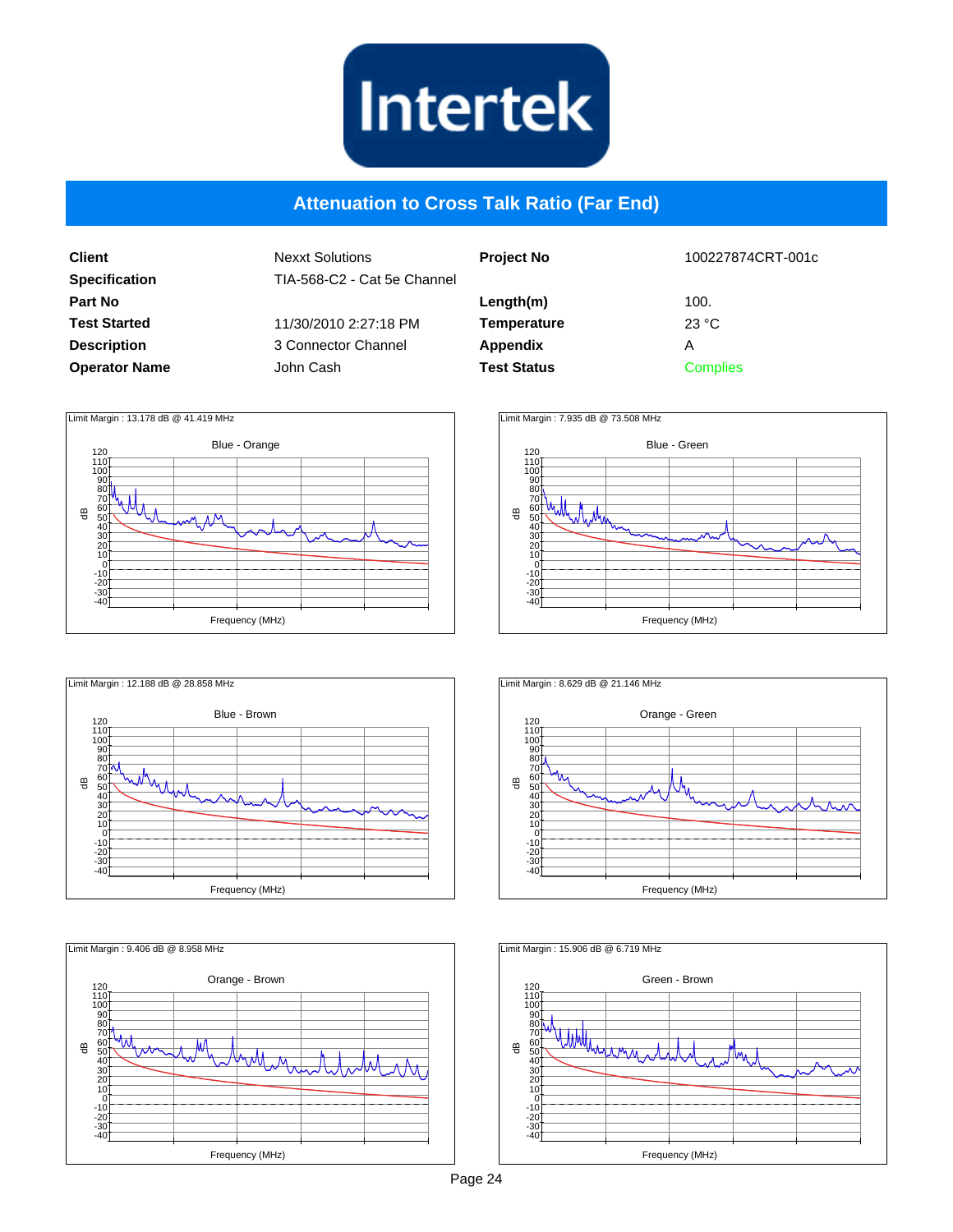

#### **Power Sum ACR (Near End)**

**Client Specification Part No Test Started Description Operator Name**

| 100227874CRT-001c |  |
|-------------------|--|
| 100.              |  |
| 23 °C             |  |
| А                 |  |
| <b>Complies</b>   |  |
|                   |  |







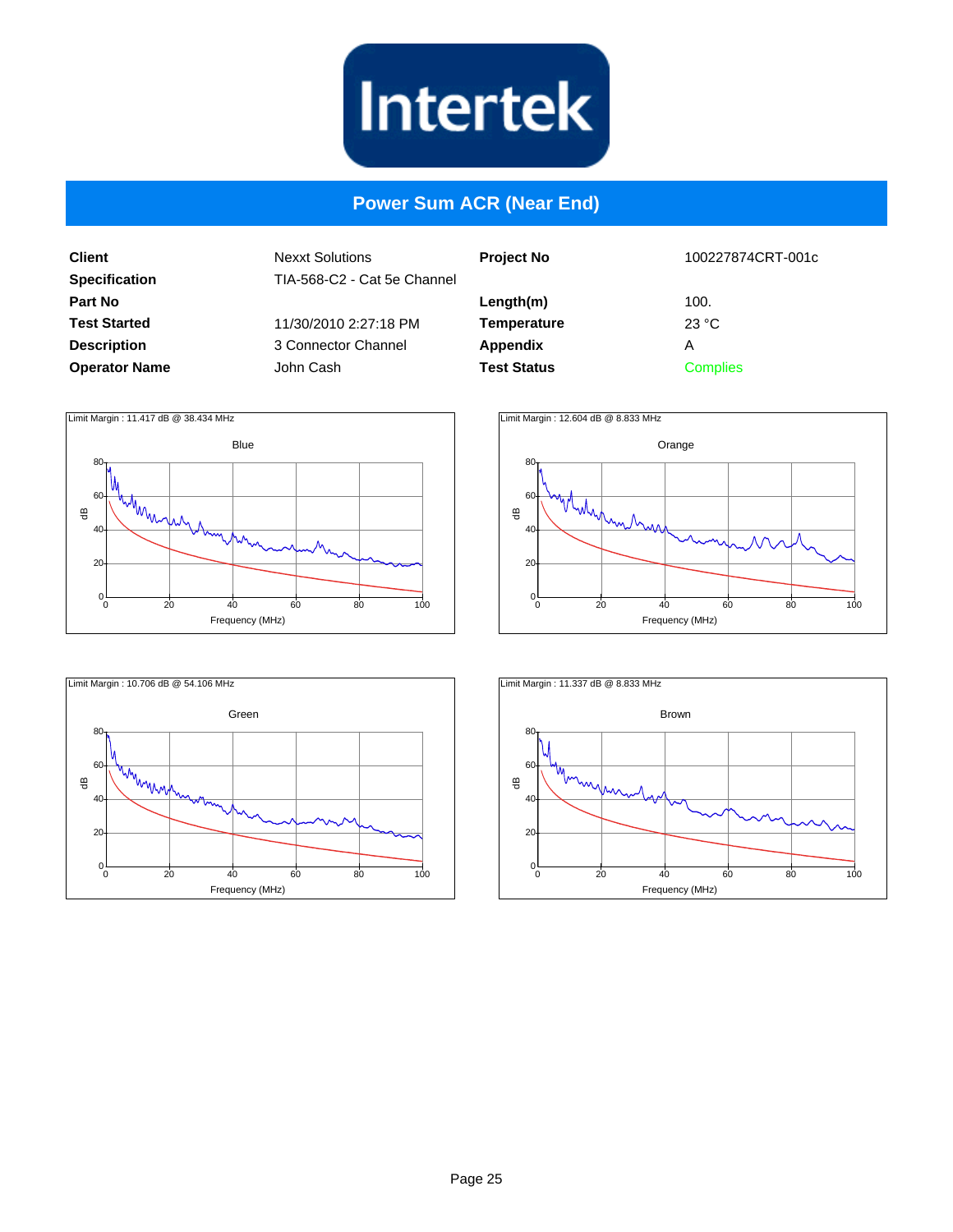

#### **Power Sum ACR (Far End)**

**Client Specification Part No Test Started Description Operator Name**

| ٦el | <b>Project No</b>  | 100227874CRT-001c |  |
|-----|--------------------|-------------------|--|
|     | Length(m)          | 100.              |  |
|     | <b>Temperature</b> | 23 °C             |  |
|     | <b>Appendix</b>    | А                 |  |
|     | <b>Test Status</b> | <b>Complies</b>   |  |
|     |                    |                   |  |







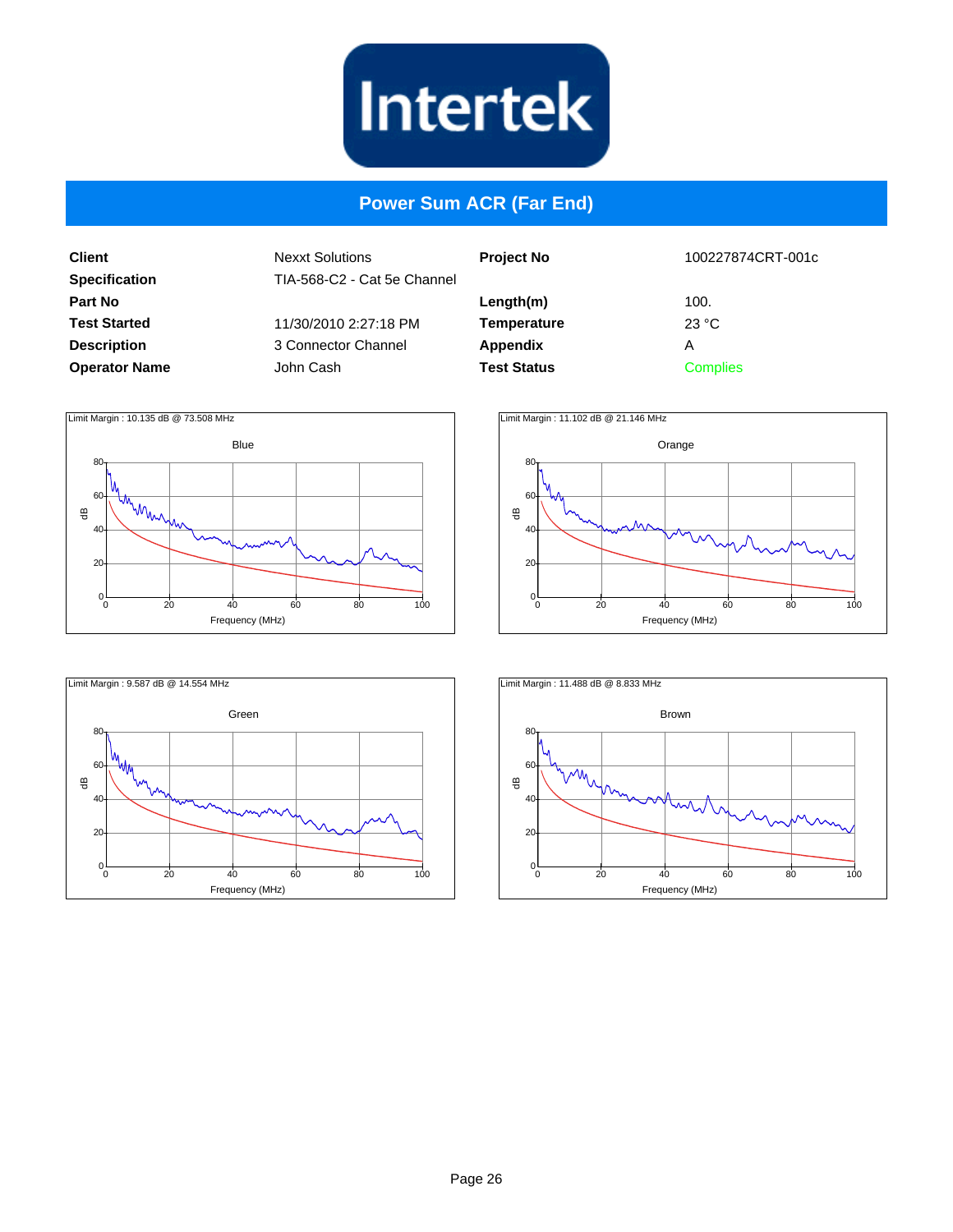

#### **Far End Cross Talk (Near End)**

**Client Specification Part No Test Started Description Operator Name** Nexxt Solutions TIA-568-C2 - Cat 5e Channel 11/30/2010 2:27:18 PM 3 Connector Channel John Cash

| <b>Project No</b>               | 100227874CRT-001c |
|---------------------------------|-------------------|
| Length(m)<br><b>Temperature</b> | 100.<br>23 °C     |
| <b>Appendix</b>                 | А                 |
| <b>Test Status</b>              | <b>Complies</b>   |
|                                 |                   |











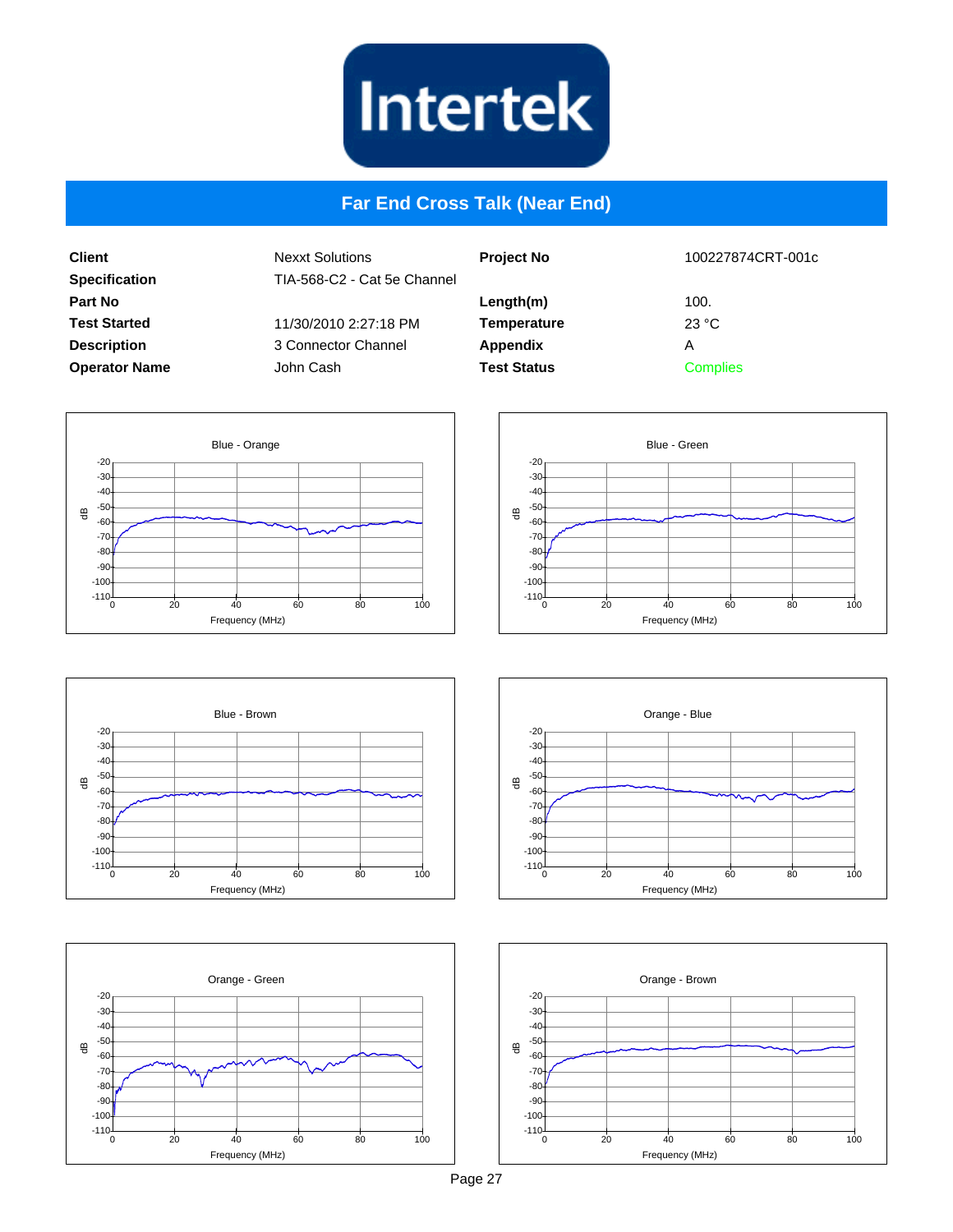

#### **Far End Cross Talk (Near End)**

**Client Specification Part No Test Started Description Operator Name** Nexxt Solutions TIA-568-C2 - Cat 5e Chann 11/30/2010 2:27:18 PM 3 Connector Channel John Cash

| ٦el | <b>Project No</b>  | 100227874CRT-001c |
|-----|--------------------|-------------------|
|     | Length(m)          | 100.              |
|     | <b>Temperature</b> | 23 °C             |
|     | Appendix           | Α                 |
|     | <b>Test Status</b> | <b>Complies</b>   |
|     |                    |                   |











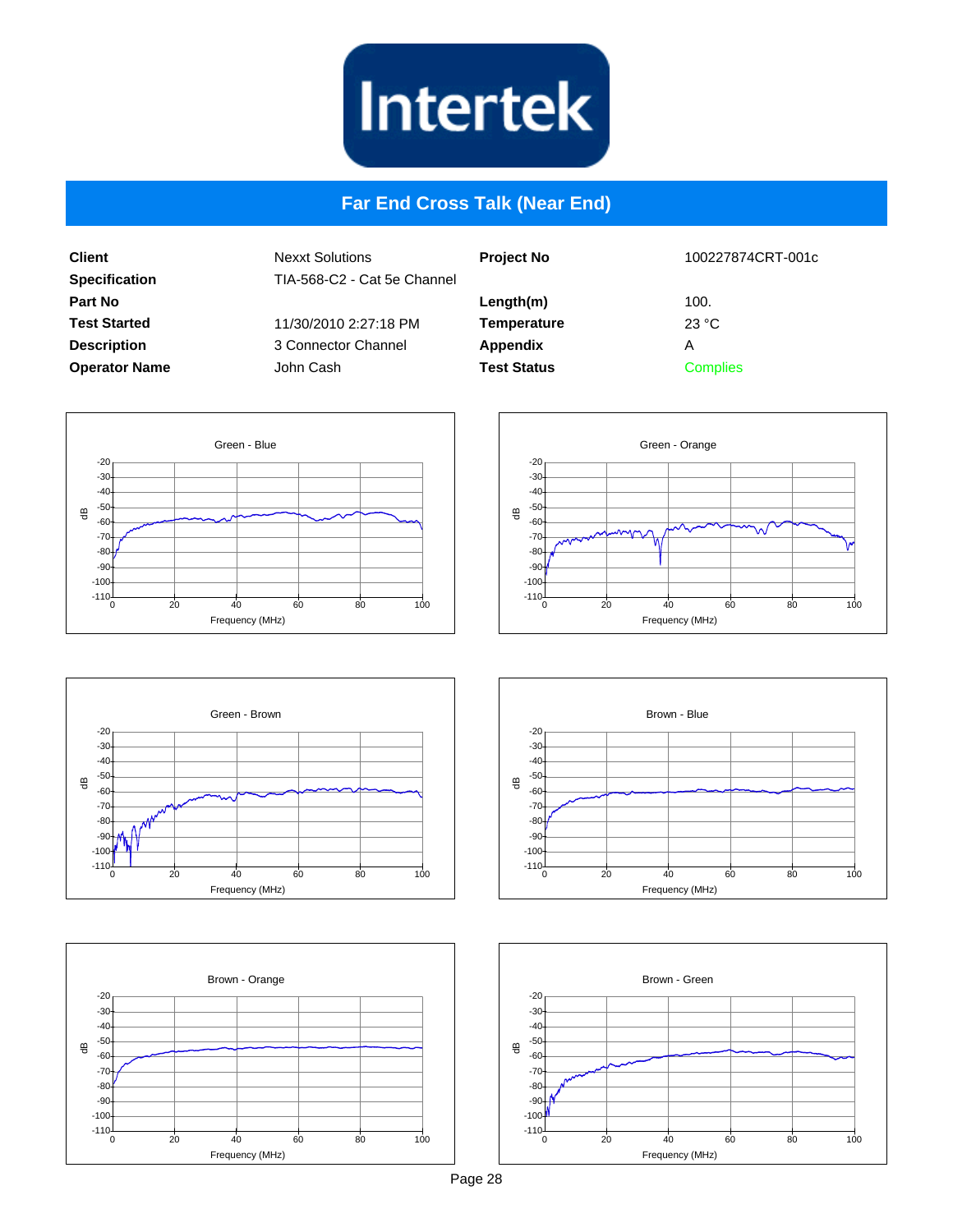

#### **ELFEXT/ACRF (Near End)**

**Client Specification Part No Test Started Description Operator Name** Nexxt Solutions TIA-568-C2 - Cat 5e Channel 11/30/2010 2:27:18 PM 3 Connector Channel John Cash

| <b>Project No</b>  | 100227874CRT-001c |
|--------------------|-------------------|
| Length(m)          | 100.              |
| <b>Temperature</b> | 23 °C             |
| Appendix           | А                 |
| <b>Test Status</b> | <b>Complies</b>   |
|                    |                   |











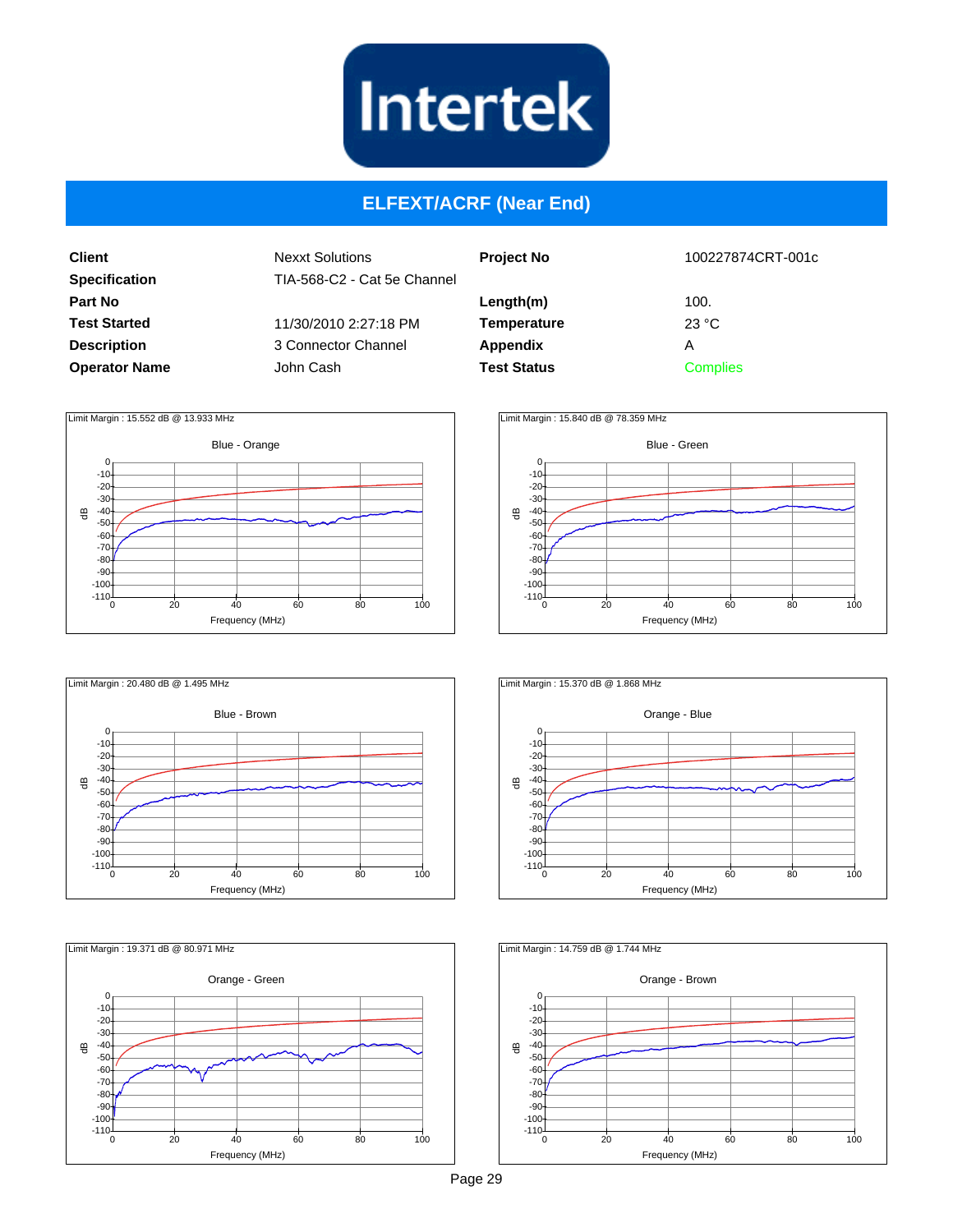

#### **ELFEXT/ACRF (Near End)**

**Client Specification Part No Test Started Description Operator Name** Nexxt Solutions TIA-568-C2 - Cat 5e Channel 11/30/2010 2:27:18 PM 3 Connector Channel John Cash

| <b>Project No</b>  | 100227874CRT-001c |
|--------------------|-------------------|
| Length(m)          | 100.              |
| <b>Temperature</b> | 23 °C             |
| Appendix           | А                 |
| <b>Test Status</b> | <b>Complies</b>   |











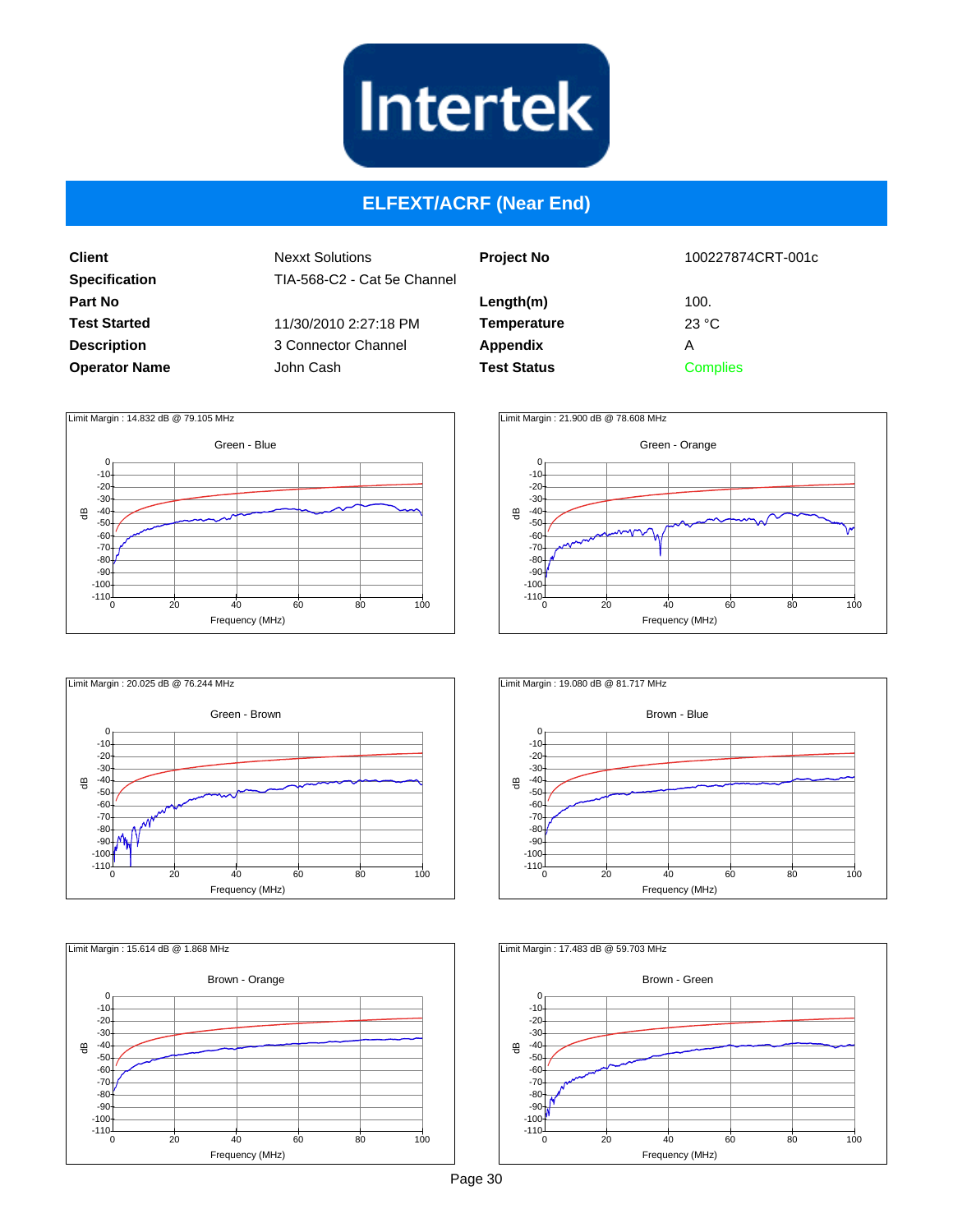

#### **Power Sum ELFEXT/PSACRF (Near End)**

**Client Specification Part No Test Started Description Operator Name**

| <b>Project No</b>                           | 100227874CRT-001c  |
|---------------------------------------------|--------------------|
| Length(m)<br><b>Temperature</b><br>Appendix | 100.<br>23 °C<br>А |
| <b>Test Status</b>                          | <b>Complies</b>    |







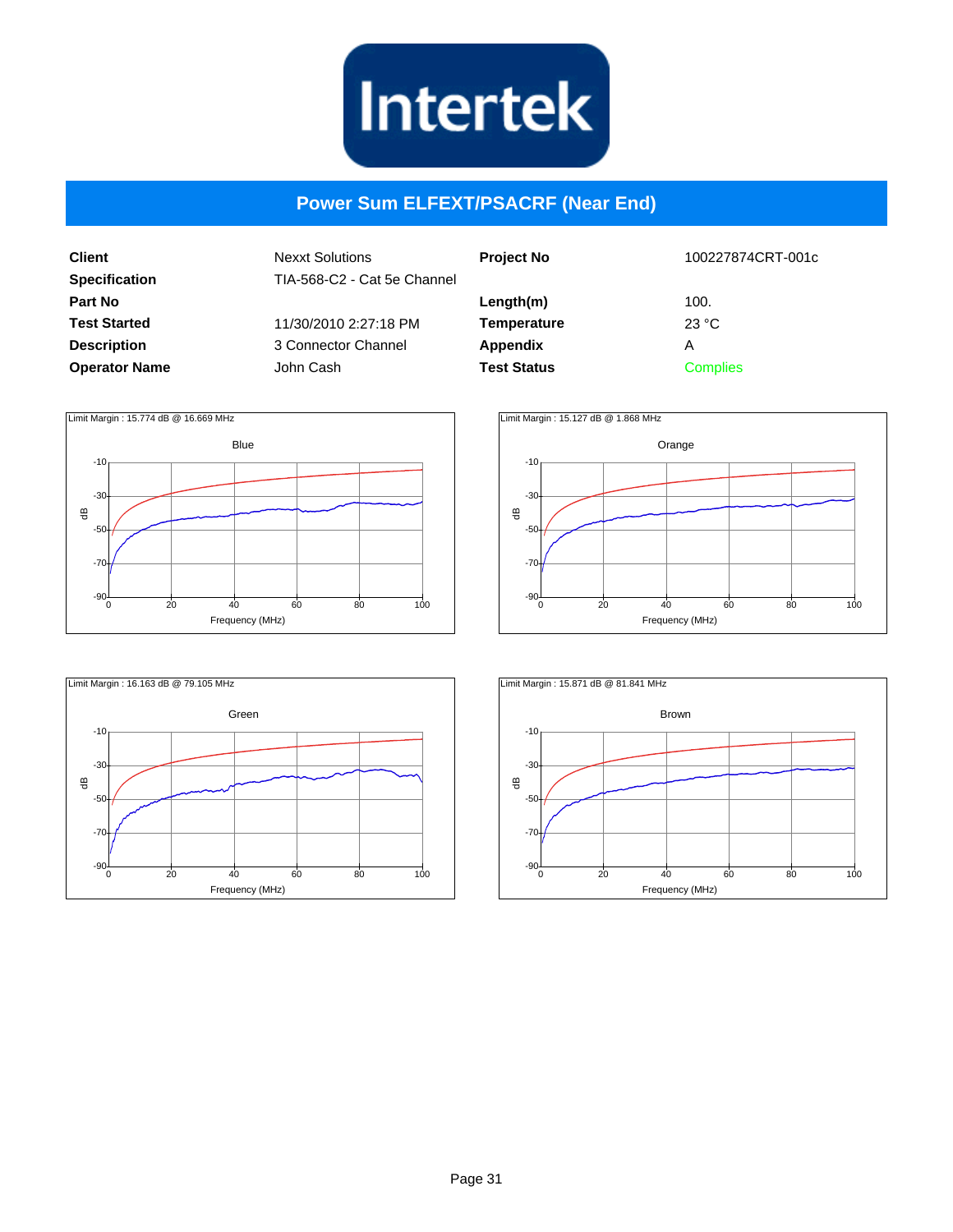

#### **Return Loss (Near End)**

**Client Specification Part No Test Started Description Operator Name**

| <b>Project No</b>  | 100227874CRT-001c |
|--------------------|-------------------|
| Length(m)          | 100.              |
| <b>Temperature</b> | 23 °C             |
| <b>Appendix</b>    | А                 |
| <b>Test Status</b> | <b>Complies</b>   |
|                    |                   |







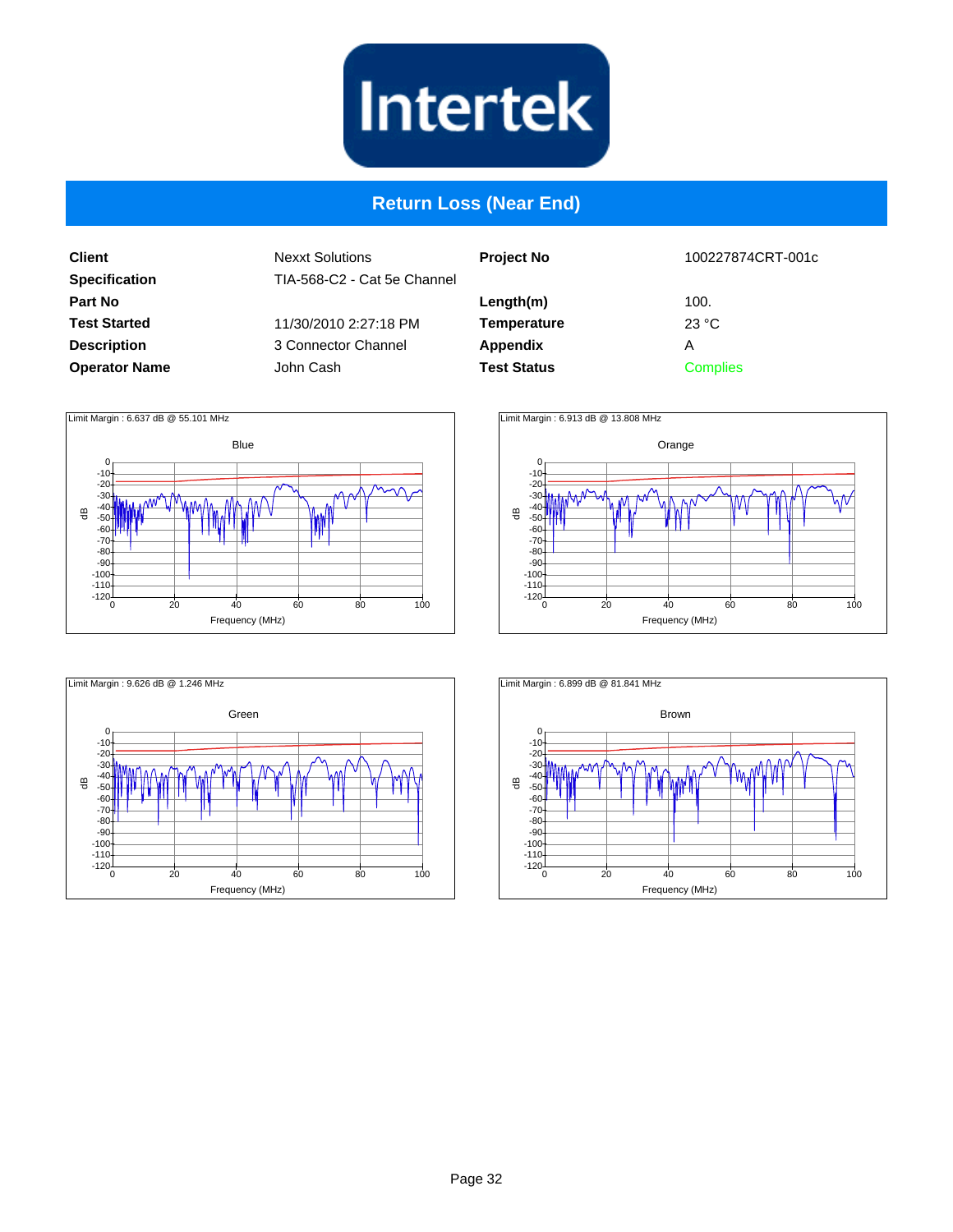

#### **Return Loss (Far End)**

**Client Specification Part No Test Started Description Operator Name**

| <b>Project No</b>  | 100227874CRT-001c |
|--------------------|-------------------|
| Length(m)          | 100.              |
| <b>Temperature</b> | 23 °C             |
| Appendix           | А                 |
| <b>Test Status</b> | Complies          |
|                    |                   |







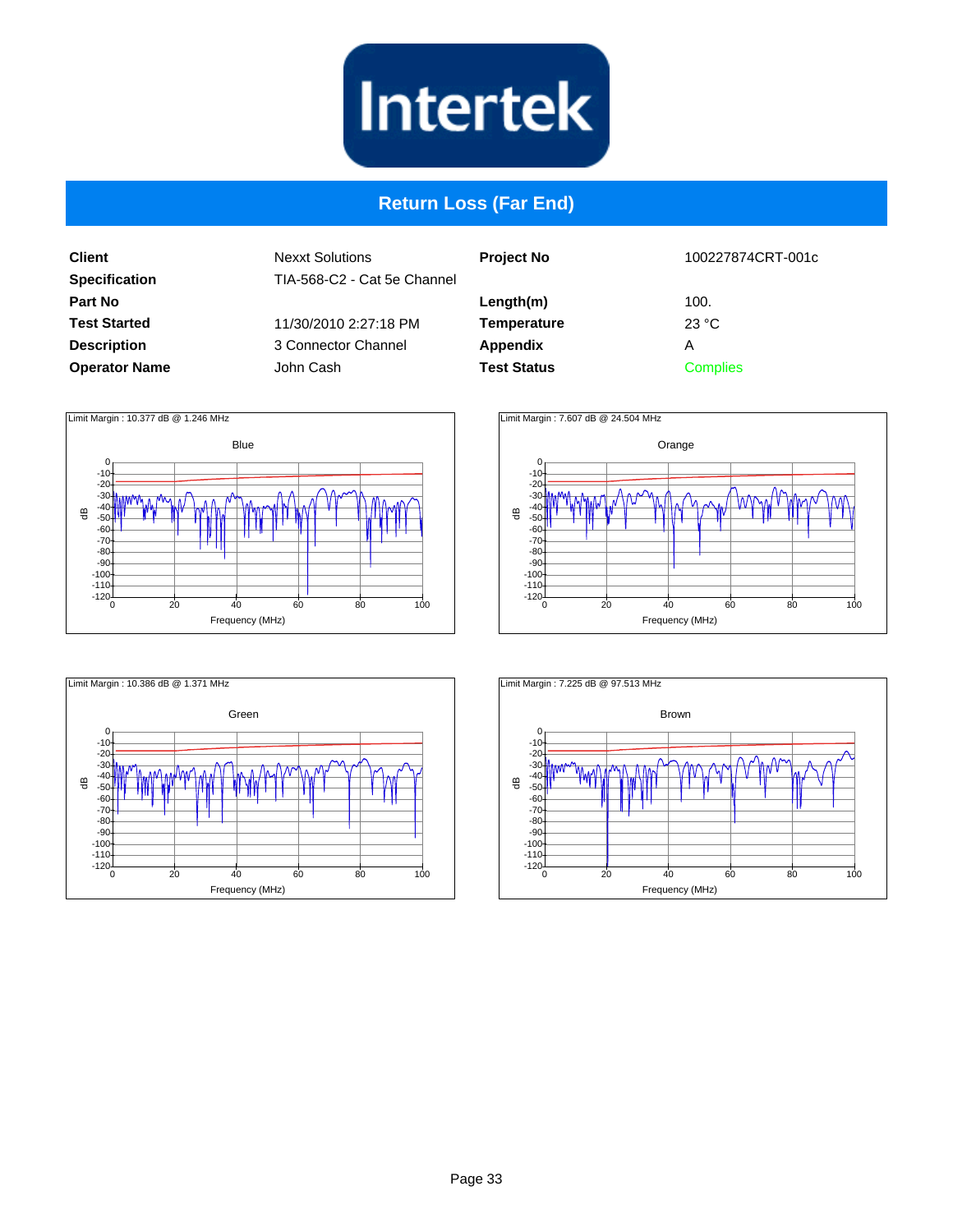

#### **Propagation Velocity (Near End)**

| <b>Client</b>        | <b>Nexxt Solutions</b>      | <b>Project No</b>  | 100227874CRT-001c |
|----------------------|-----------------------------|--------------------|-------------------|
| <b>Specification</b> | TIA-568-C2 - Cat 5e Channel |                    |                   |
| Part No              |                             | Length(m)          | 100.              |
| <b>Test Started</b>  | 11/30/2010 2:27:18 PM       | Temperature        | 23 °C             |
| <b>Description</b>   | 3 Connector Channel         | Appendix           | Α                 |
| <b>Operator Name</b> | John Cash                   | <b>Test Status</b> | <b>Complies</b>   |
|                      |                             |                    |                   |







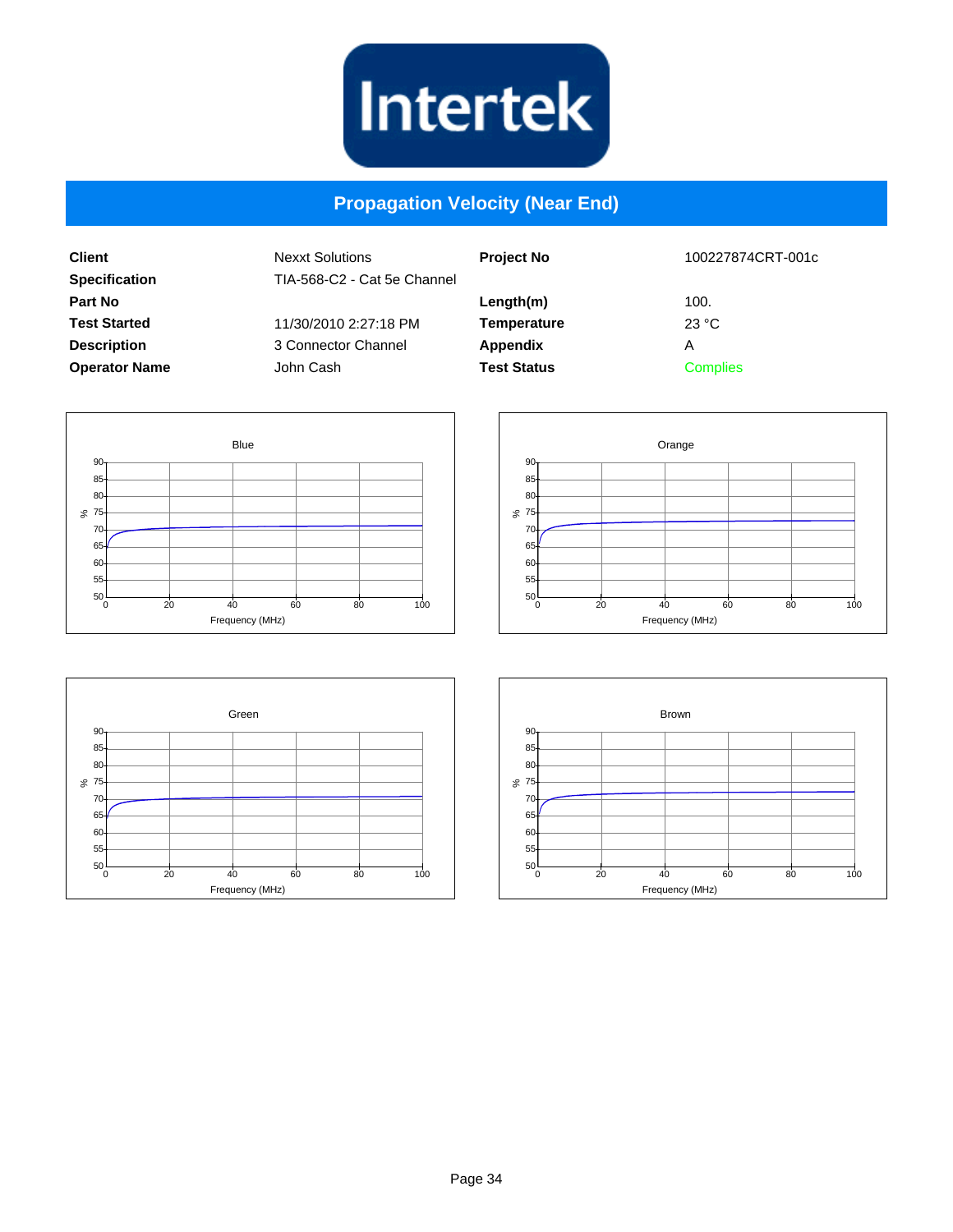

#### **Propagation Delay (Near End)**

**Client Specification Part No Test Started Description Operator Name**

| <b>Project No</b>  | 100227874CRT-001c |
|--------------------|-------------------|
| Length(m)          | 100.              |
| <b>Temperature</b> | 23 °C             |
| <b>Appendix</b>    | А                 |
| <b>Test Status</b> | <b>Complies</b>   |
|                    |                   |







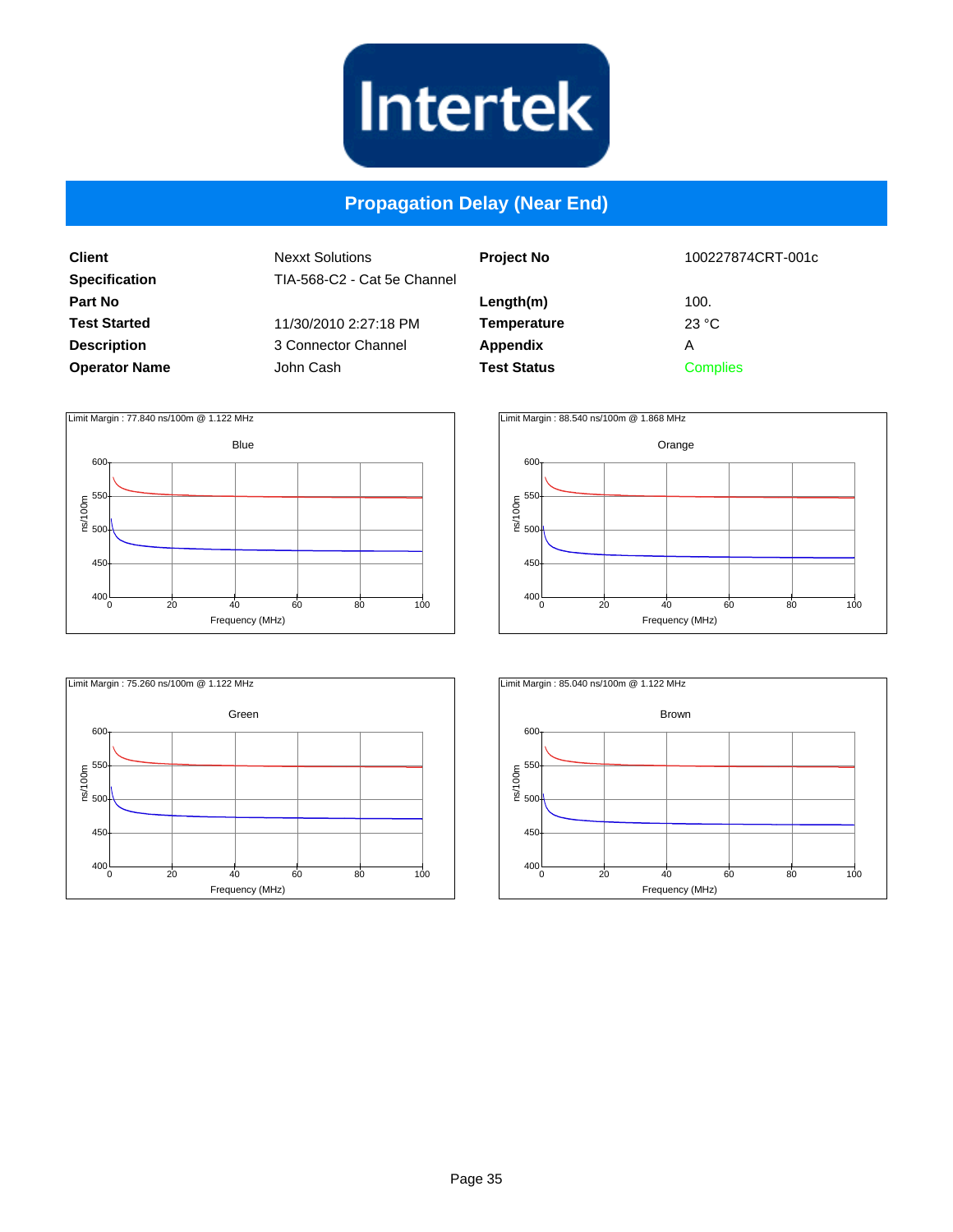

#### **Delay Skew (Near End)**

| <b>Client</b><br><b>Specification</b> | <b>Nexxt Solutions</b><br>TIA-568-C2 - Cat 5e Channel | <b>Project No</b>  | 100227874CRT-001c |
|---------------------------------------|-------------------------------------------------------|--------------------|-------------------|
| <b>Part No</b>                        |                                                       | Length(m)          | 100.              |
| <b>Test Started</b>                   | 11/30/2010 2:27:18 PM                                 | <b>Temperature</b> | 23 °C             |
| <b>Description</b>                    | 3 Connector Channel                                   | Appendix           | A                 |
| <b>Operator Name</b>                  | John Cash                                             | <b>Test Status</b> | <b>Complies</b>   |

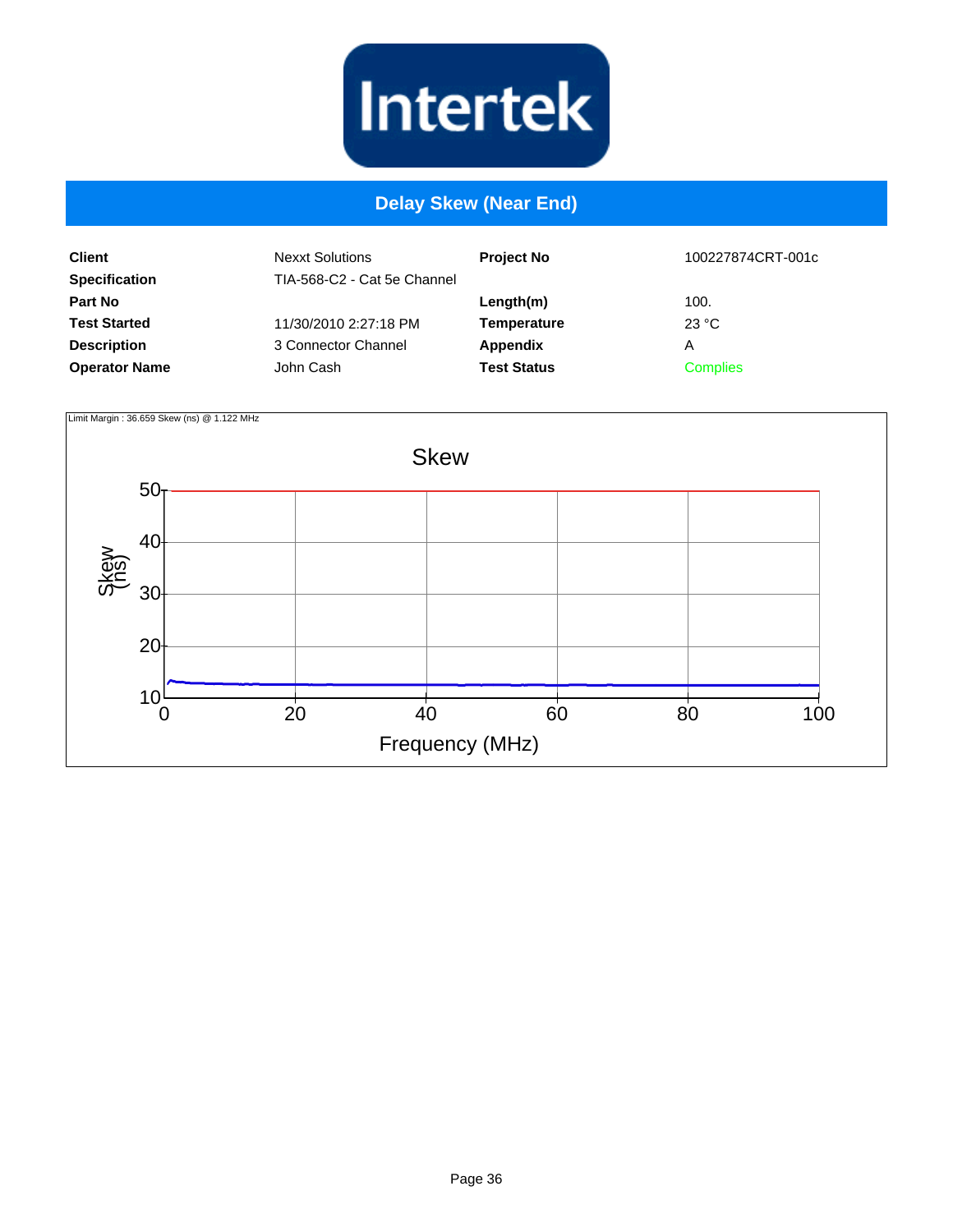#### **TCL Near**

**Client Specification Part No Test Started Description Operator Name**

Nexxt Solutions TIA-568-C2 - Cat 5e Channel

11/30/2010 2:27:18 PM 3 Connector Channel John Cash

| <b>Project No</b>  | 100227874CRT-001c |
|--------------------|-------------------|
| Length(m)          | 100.              |
| <b>Temperature</b> | 23 °C             |
| Appendix           | А                 |
| <b>Test Status</b> | <b>Complies</b>   |
|                    |                   |







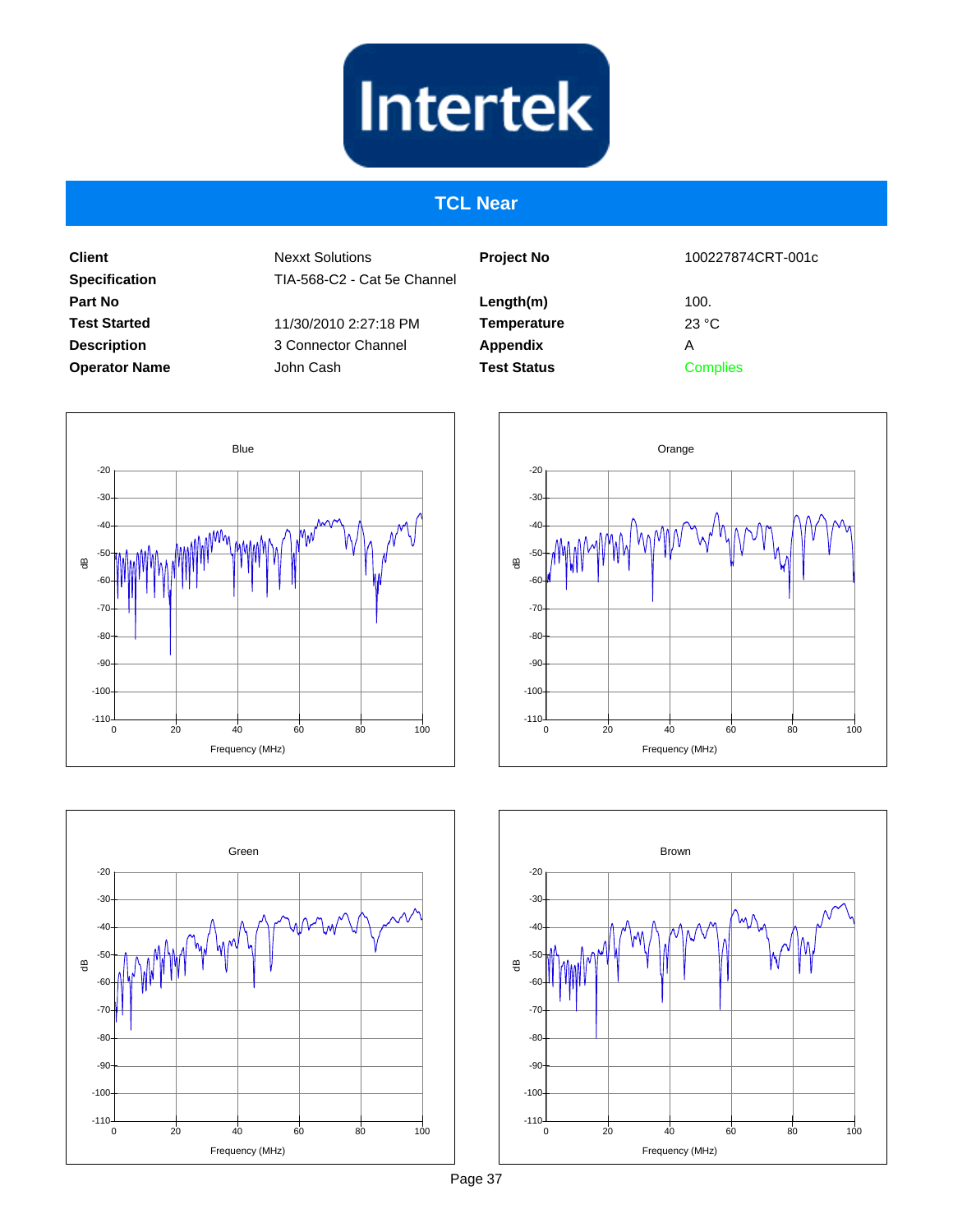#### **TCL Far**

**Client Specification Part No Test Started Description Operator Name**

Nexxt Solutions TIA-568-C2 - Cat 5e Channel

11/30/2010 2:27:18 PM 3 Connector Channel John Cash

| <b>Project No</b>  |
|--------------------|
| Length(m)          |
| <b>Temperature</b> |
| <b>Appendix</b>    |
| <b>Test Status</b> |

100227874CRT-001c

100. 23 °C A **Complies** 







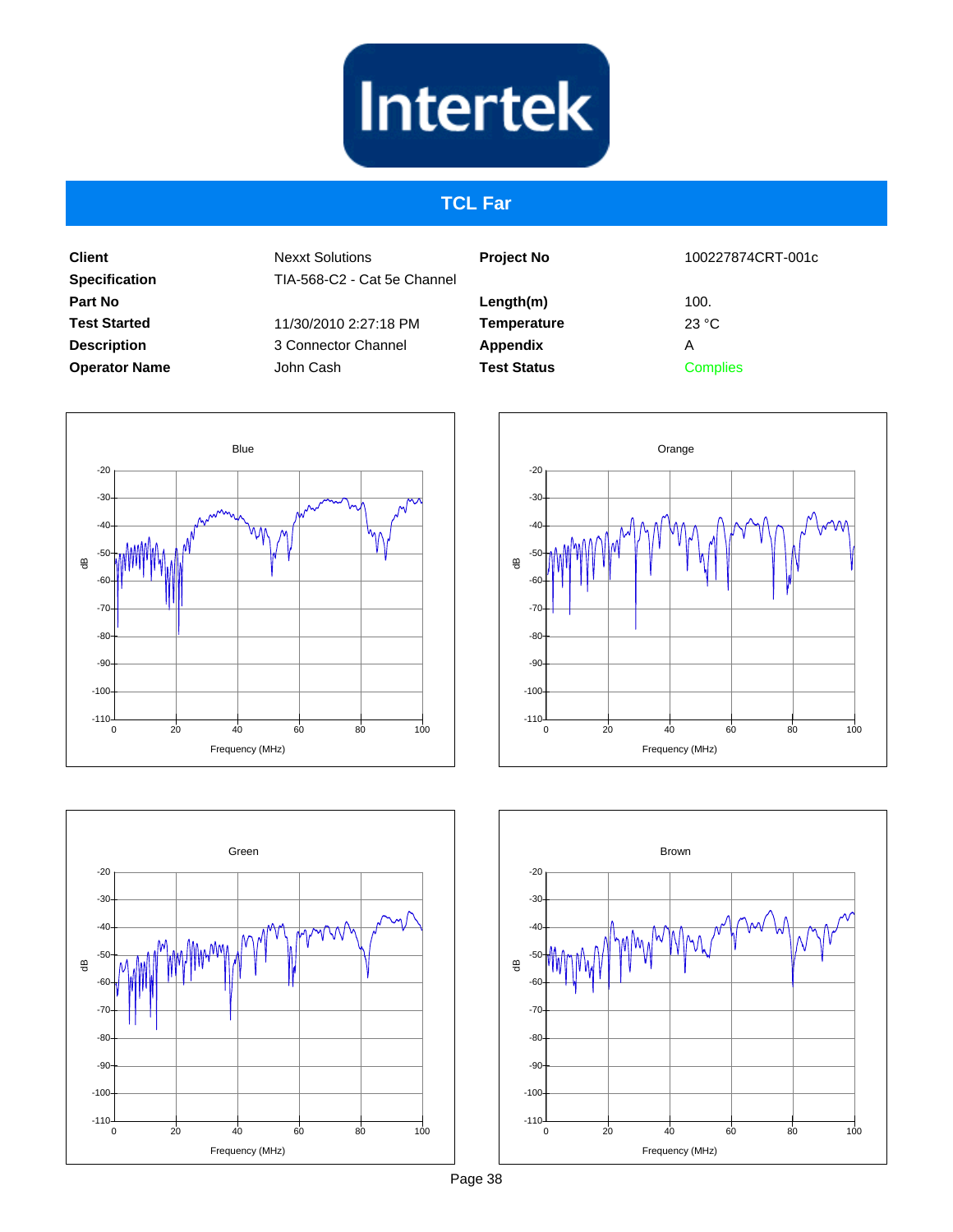#### **TCTL Near**

**Client Specification Part No Test Started Description Operator Name** Nexxt Solutions TIA-568-C2 - Cat 5e Channel 11/30/2010 2:27:18 PM 3 Connector Channel

John Cash

**Project No Length(m) Temperature Appendix Test Status** 100227874CRT-001c 100. 23 °C A **Complies** 







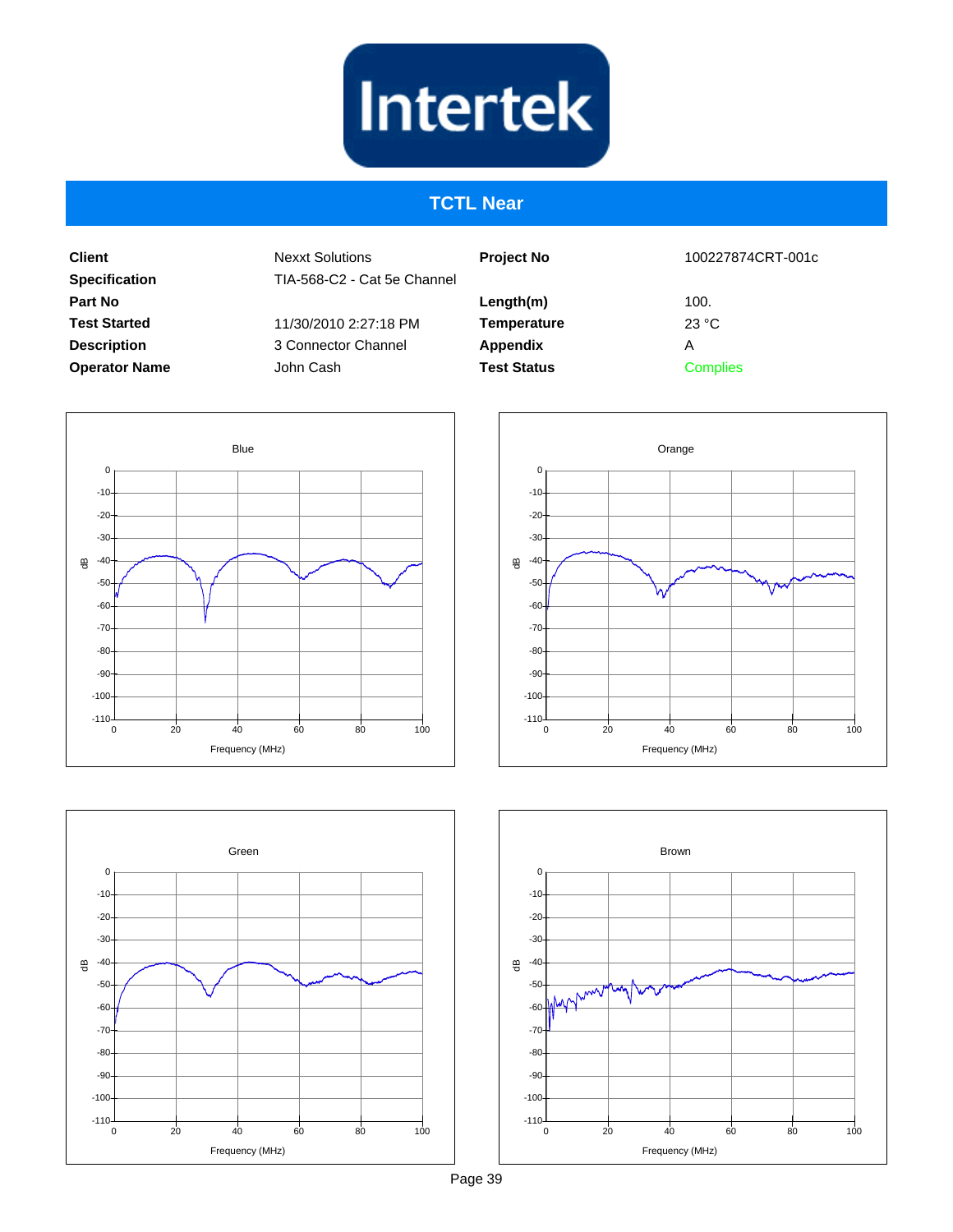## **TCTL Far**

**Client Specification Part No Test Started Description Operator Name** Nexxt Solutions TIA-568-C2 - Cat 5e Channel 11/30/2010 2:27:18 PM

3 Connector Channel John Cash

| <b>Project No</b>  | 100227874CRT-001c       |
|--------------------|-------------------------|
| Length(m)          | 100.                    |
| <b>Temperature</b> | $23 \text{ }^{\circ}$ C |
| <b>Appendix</b>    | А                       |
| <b>Test Status</b> | <b>Complies</b>         |
|                    |                         |







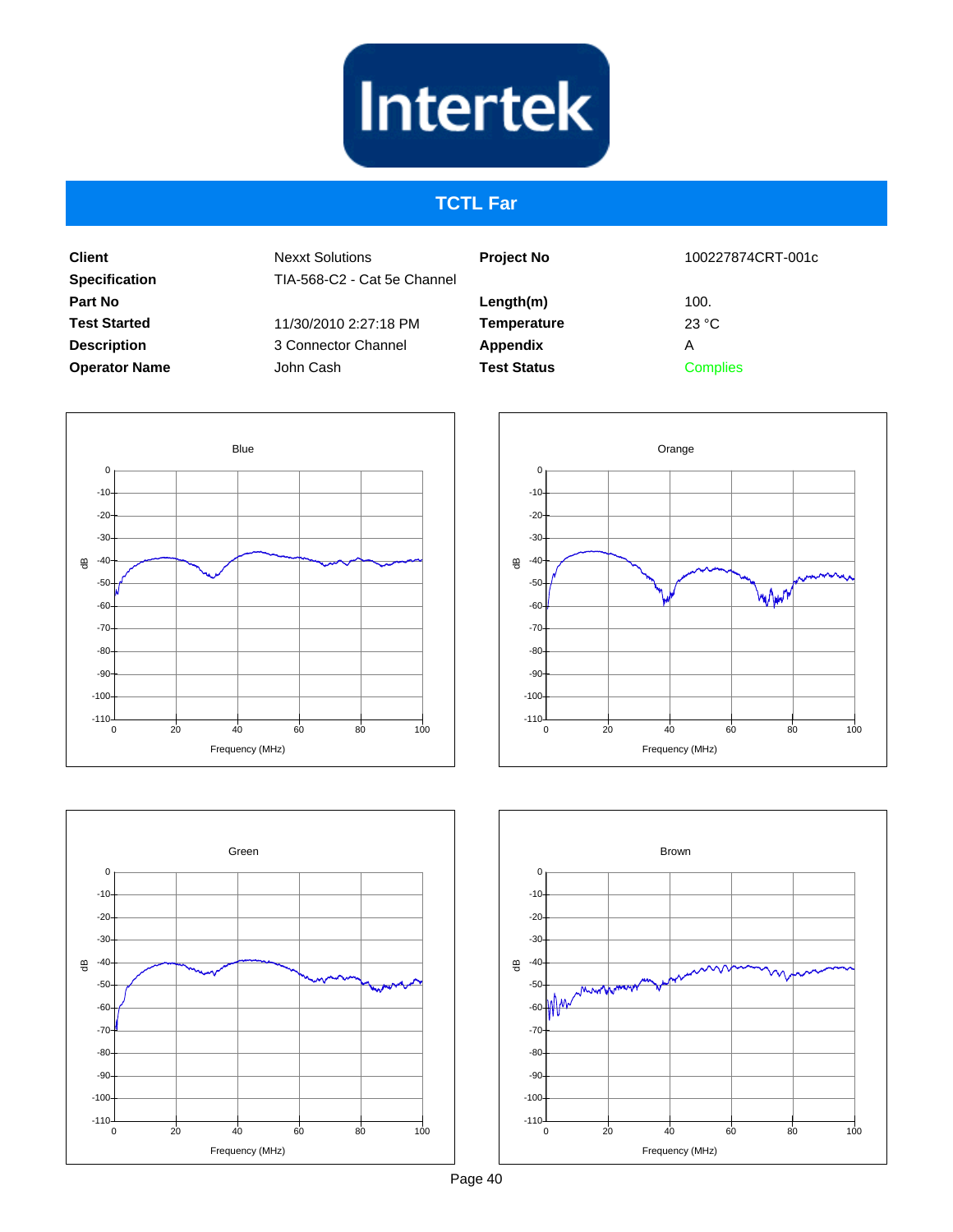

#### **ELTCTL Near**

**Client Specification Part No Test Started Description Operator Name** Nexxt Solutions TIA-568-C2 - Cat 5e Channel 11/30/2010 2:27:18 PM 3 Connector Channel

John Cash

| <b>Project No</b>  | 100227874CRT-001c |  |
|--------------------|-------------------|--|
| Length(m)          | 100.              |  |
| <b>Temperature</b> | 23 °C             |  |
| Appendix           | А                 |  |
| <b>Test Status</b> | <b>Complies</b>   |  |